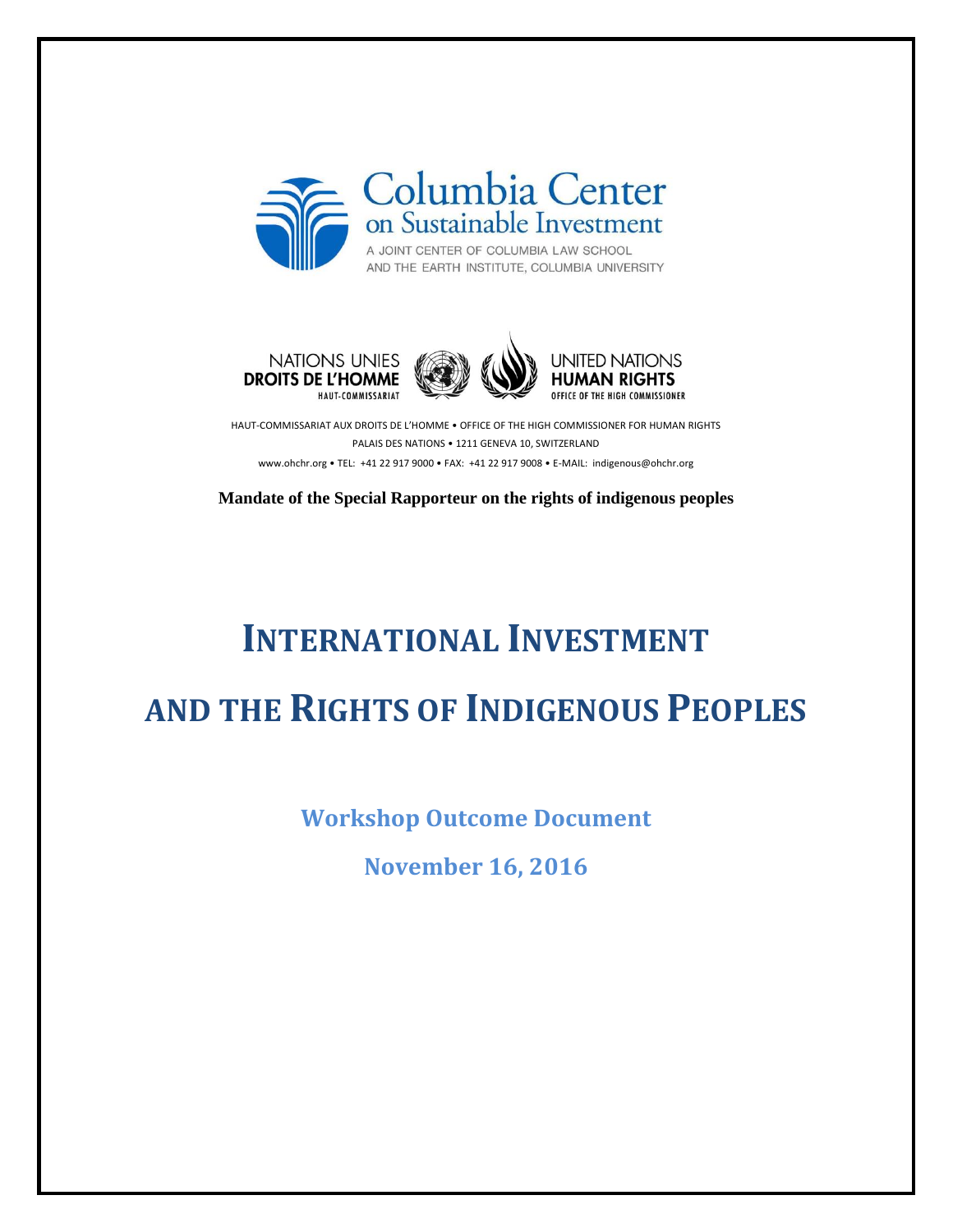

The **Columbia Center on Sustainable Investment (CCSI)**, a joint center of Columbia Law School and the Earth Institute at Columbia University, is the only university-based applied research center and forum dedicated to the study, practice, and discussion of sustainable international investment worldwide. Its mission is to develop practical approaches for governments, investors, communities, and other stakeholders to maximize the benefits of international investment for sustainable development, while minimizing the potential harms that can accompany large-scale investment projects. CCSI works at the nexus of international investment law and human rights law, and at the project-level and contract-level on the human rights impacts of investment projects. We conduct robust research; develop accessible resources and tools; convene nuanced dialogue; and provide trainings, advisory support, and technical input.



HAUT-COMMISSARIAT AUX DROITS DE L'HOMME . OFFICE OF THE HIGH COMMISSIONER FOR HUMAN RIGHTS PALAIS DES NATIONS . 1211 GENEVA 10, SWITZERLAND www.ohchr.org . TEL: +41 22 917 9000 . FAX: +41 22 917 9008 . E-MAIL: indigenous@ohchr.org

#### Mandate of the Special Rapporteur on the rights of indigenous peoples

Indigenous peoples across the world experience the consequences of historical colonization and invasion of their territories, and face discrimination because of their distinct cultures, identities and ways of life. In recent decades, the international community has given special attention to the human rights situations of indigenous peoples, as shown by the adoption of international standards and guidelines, as well as by the establishment of institutions and bodies that specifically target these peoples' concerns. The rights of indigenous peoples are further promoted by international and regional human rights mechanisms. In this context, the Commission on Human Rights decided to appoint in 2001 a **Special Rapporteur on the rights of indigenous peoples**, as part of the system of thematic Special Procedures. The Special Rapporteur's mandate was renewed by the Commission on Human Rights in 2004, and by the Human Rights Council in 2007. In the fulfillment of her mandate, the Special Rapporteur: promotes good practices to implement international standards concerning the rights of indigenous peoples; reports on the human rights situations of indigenous peoples in selected countries; addresses specific cases of alleged violations; conducts or contributes to thematic studies; undertakes efforts to follow up on the recommendations included in her predecessor's reports; and reports annually on her activities to the Human Rights Council.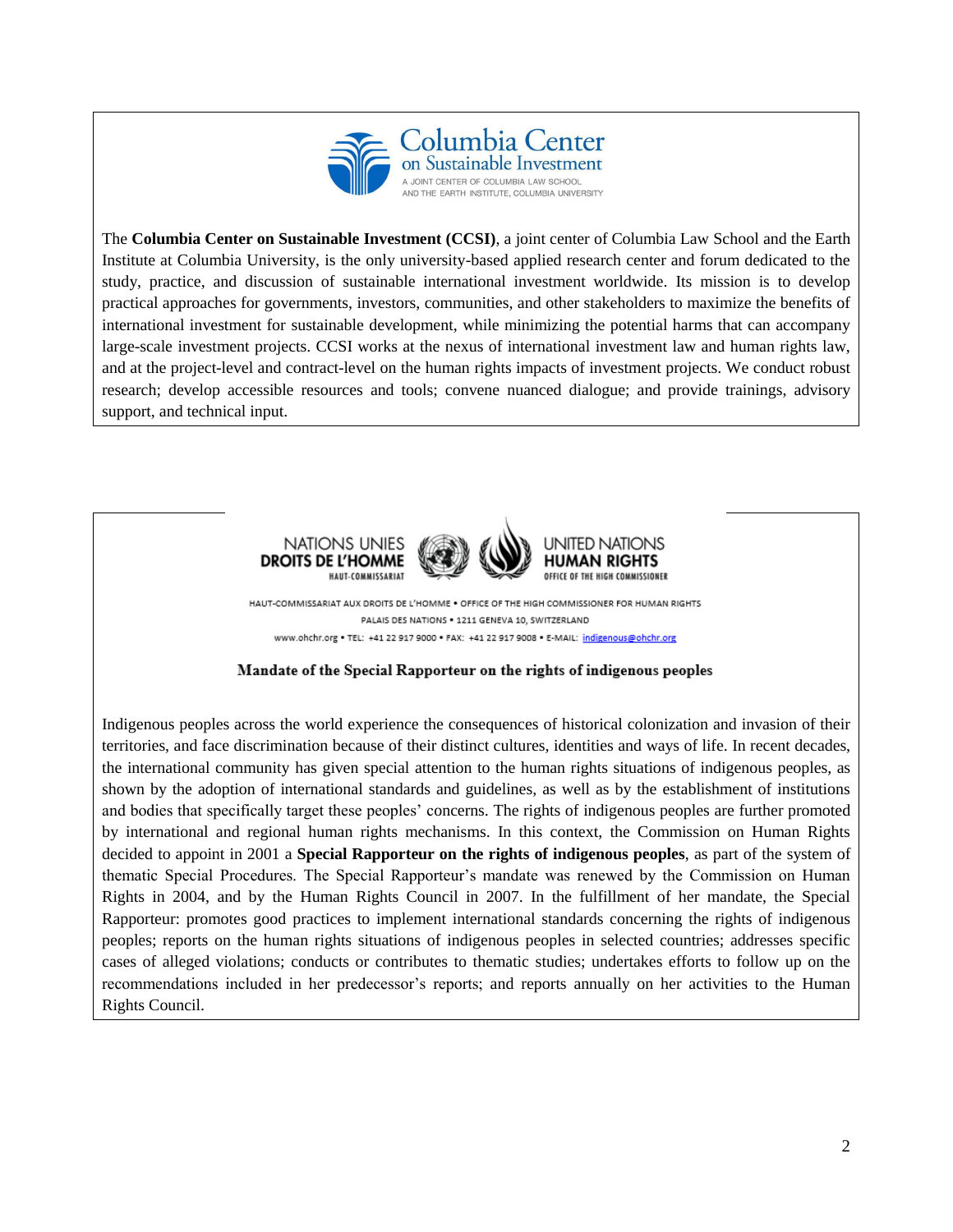# **Background**

On May 12, 2016, the United Nations (UN) Special Rapporteur on the rights of indigenous peoples, Victoria Tauli-Corpuz, and the Columbia Center on Sustainable Investment hosted a one-day workshop on international investment and the rights of indigenous peoples.

The workshop was part of a series of consultations undertaken to support the Special Rapporteur's second thematic analysis on the impact of international investment agreements on the rights of indigenous peoples. 1 Held at the Ford Foundation in New York, the workshop brought together 53 academics, practitioners, indigenous representatives, and civil society representatives to explore strategies for strengthening the rights and interests of indigenous peoples in the context of international investment. The workshop provided an opportunity for participants to share their diverse perspectives, experiences, and insights regarding the intersection of international investment and human rights, and to discuss creative and pragmatic approaches to short and long-term reform of both the investment and human rights regimes, with the ultimate goal of ensuring that indigenous rights are respected, protected, and fulfilled.

The workshop also built on an earlier report by the Special Rapporteur setting out her concerns regarding the impact of investment and free trade agreements on the human rights of indigenous peoples.<sup>2</sup> That report, which was presented to the  $70<sup>th</sup>$  session of the UN General Assembly, outlined direct and systemic impacts of investment and free trade agreements on the rights of indigenous peoples, and called for a more thorough review of the implications of these agreements to develop and implement effective options for reform.

# **Acknowledgments**

 $\overline{a}$ 

This document was written by Jesse Coleman and Kaitlin Y. Cordes. The authors would like to thank Alejandra Cicero and Antonio Ortiz for their support in reviewing parts of this document; Sam Szoke-Burke for his help in organizing the May 12 workshop; and Maxence Guinand, Lauren Waugh, and Madeline Wolberg for their note-taking support during the workshop. We are grateful to the UN Special Rapporteur on the rights of indigenous peoples, Victoria Tauli-Corpuz, and her team, in particular Cathal Doyle, for collaborating with the Columbia Center on Sustainable Investment on the workshop. The co-organizers express their gratitude to the Ford Foundation for hosting the discussion at their Headquarters in New York.

<sup>&</sup>lt;sup>1</sup> United Nations (UN) Human Rights Council, Report of the Special Rapporteur on the rights of indigenous peoples, Victoria Tauli-Corpuz, UN Doc. A/HRC/33/42 (August 11, 2016).

<sup>&</sup>lt;sup>2</sup> UN General Assembly, Report of the Special Rapporteur on the rights of indigenous peoples, Victoria-Tauli Corpuz, UN Doc. A/70/301 (August 7, 2015).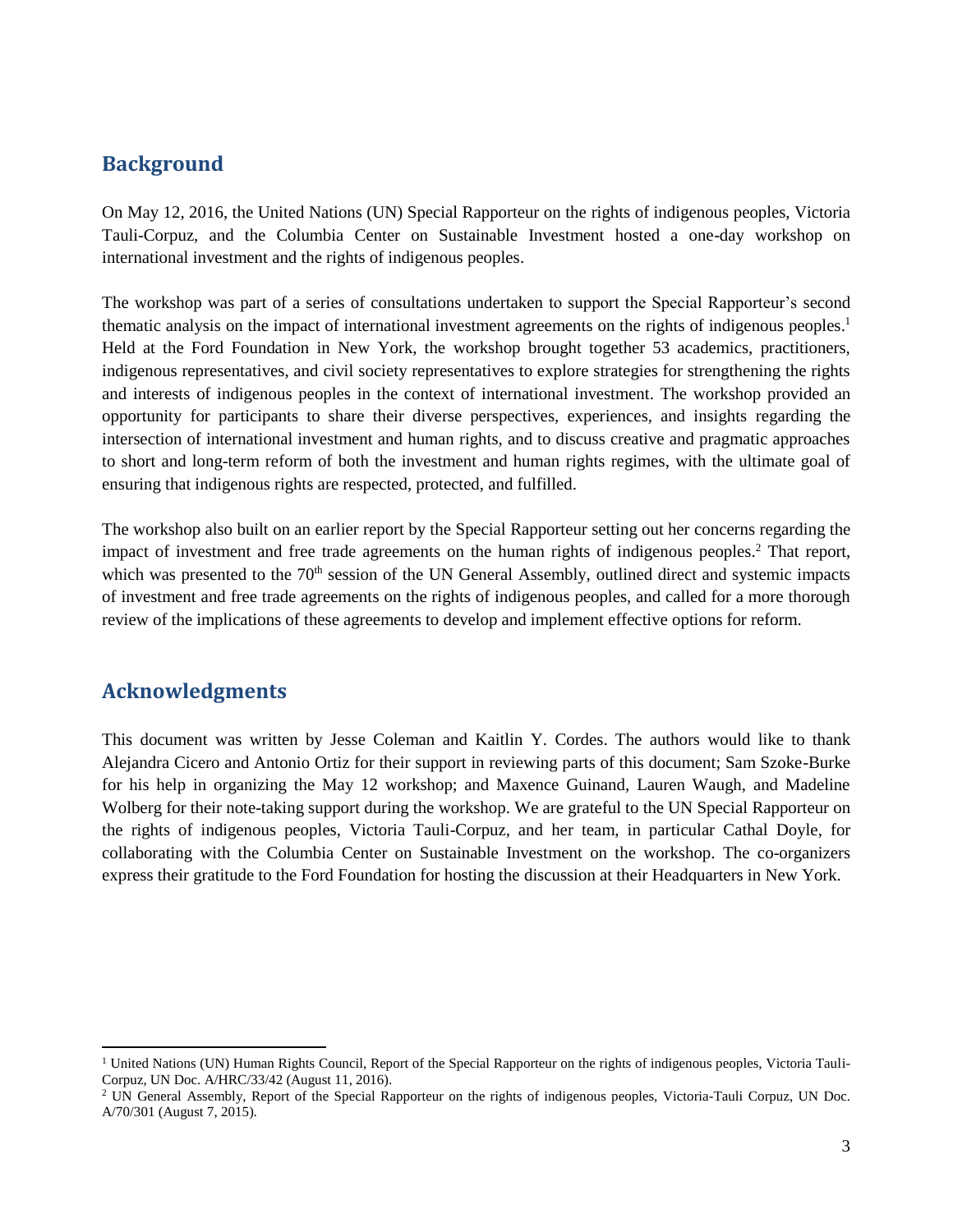# **Table of Contents**

| a)           |  |  |
|--------------|--|--|
| b)           |  |  |
|              |  |  |
| a)           |  |  |
| b)           |  |  |
|              |  |  |
| a)           |  |  |
| b)           |  |  |
| $\mathbf{c}$ |  |  |
| $\rm d$      |  |  |
| e)           |  |  |
|              |  |  |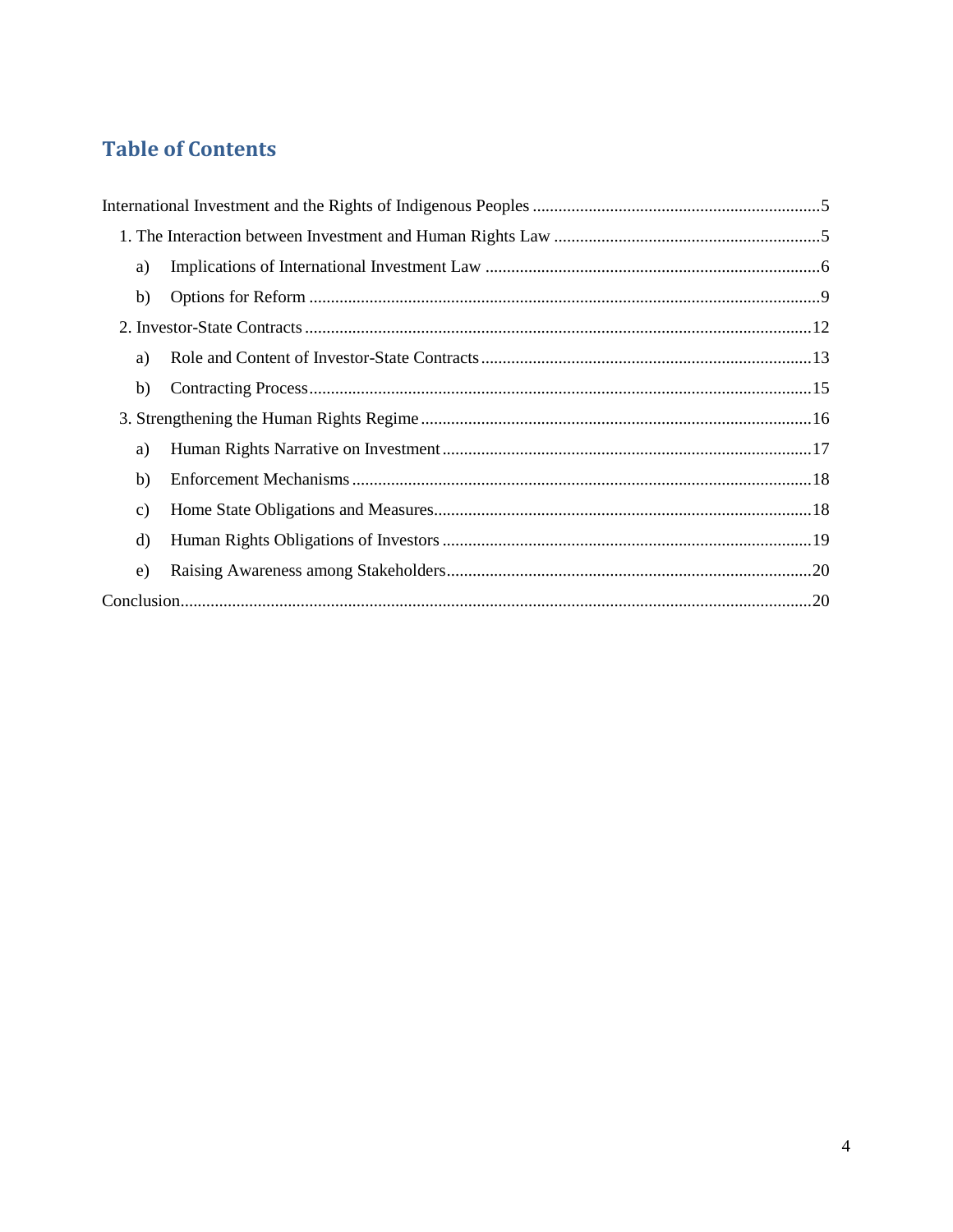# <span id="page-4-0"></span>**International Investment and the Rights of Indigenous Peoples**

This outcome document synthesizes the discussions of a workshop that brought together diverse stakeholders to explore strategies for strengthening the rights and interests of indigenous peoples in the context of international investment.

Indigenous peoples can be disproportionately affected by international investment, due in part to the rich presence of natural resources in indigenous territories as well as the nature of the relationship that indigenous peoples often have with their lands. At the same time, the instruments that regulate international investment can profoundly affect the human rights of third parties. Among such instruments are international investment agreements<sup>3</sup> and investor-state contracts, both of which are usually negotiated behind closed doors, without the participation of indigenous peoples or other stakeholders. These instruments, as well as their corresponding enforcement mechanisms, raise concerns regarding systemic imbalances in the protection of investor interests and human rights. They may also be at odds with the growing emphasis placed on the responsibilities of investors to respect human rights, as outlined in the UN Guiding Principles on Business and Human Rights<sup>4</sup> and other frameworks aimed at promoting responsible, rights-compliant investment.<sup>5</sup>

This document first describes the interaction between international investment law and international human rights law, and how this interaction can affect the rights of indigenous peoples. The second section outlines key challenges facing stakeholders seeking to improve the content of investor-state contracts, including through improvements to contracting processes. The third section outlines options for improving the human rights regime to address the challenges posed by international investment. Workshop discussions on all three topics highlighted the challenges that remain, and the need for further solutions for strengthening the rights of indigenous peoples in the context of international investment.

# <span id="page-4-1"></span>**1. The Interaction between Investment and Human Rights Law**

International investment law consists primarily of investment agreements and free trade agreements with investment provisions. A complex network of investment agreements has developed rapidly since the 1990s: by the end of 2015, 3,304 such agreements had been signed,<sup>6</sup> with negotiations of new agreements continuing in 2016.<sup>7</sup> Foreign investors have increasingly relied on these agreements to challenge a wide range of host state actions and inactions that they argue have negatively affected their investments. To date, there have been 739 publicly known treaty-based investor-state disputes. 8

<sup>8</sup> Accurate as of November 16, 2016. *See* UNCTAD's Investment Dispute Settlement Navigator, available at:

 $\ddot{\phantom{a}}$ 

<sup>&</sup>lt;sup>3</sup> The term "international investment agreements" is used herein to refer to bilateral and multilateral investment agreements and free trade agreements that contain investment provisions.

<sup>4</sup> UN Special Representative of the Secretary-General on the issue of human rights and transnational corporations and other business enterprises, Guiding Principles on Business and Human Rights: Implementing the United Nations "Protect, Respect and Remedy" Framework, UN Doc. A/HRC/17/31 (March 21, 2011) [hereinafter UN Guiding Principles on Business and Human Rights].

<sup>5</sup> *See e.g.,* Organisation for Economic Co-operation and Development (OECD), Guidelines for Multinational Enterprises, available at: http://www.oecd.org/corporate/mne/.

<sup>6</sup> UN Conference on Trade and Development (UNCTAD), World Investment Report 2016, at xii, available at: http://unctad.org/en/PublicationsLibrary/wir2016\_en.pdf.

<sup>7</sup> *See* UNCTAD's International Investment Agreements Navigator, available at: http://investmentpolicyhub.unctad.org/IIA.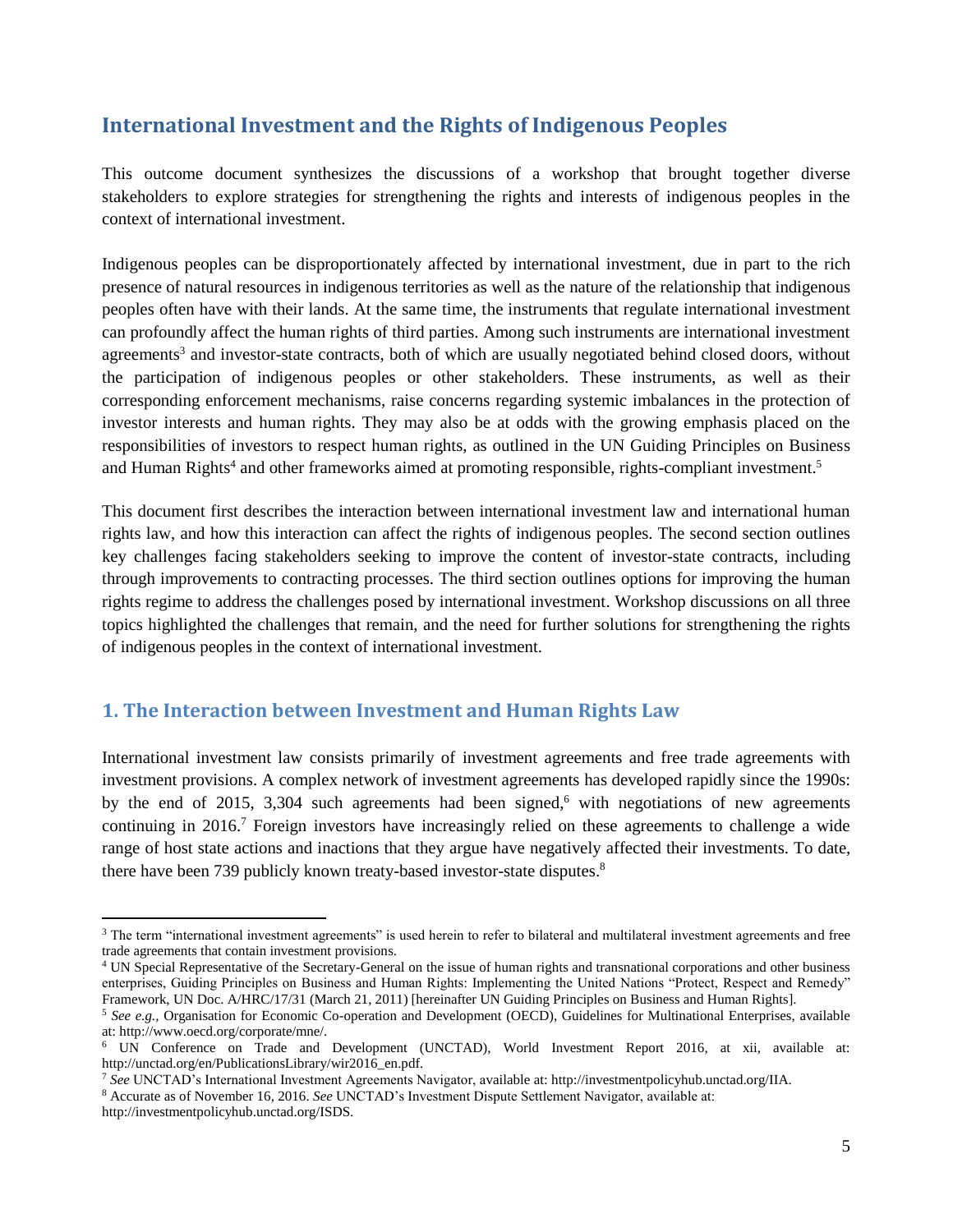This international investment regime can disproportionately affect indigenous peoples. And as international investment and demand for resources continue to rise, the implications of investment for the rights of indigenous peoples are likely to increase and intensify. States with significant indigenous populations continue to negotiate IIAs: all 12 signatories to the Trans-Pacific Partnership,<sup>9</sup> for example, have sizeable indigenous populations.

Against this background, workshop participants discussed the implications of investment law for the human rights of indigenous peoples. Participants also put forward several options for reforming investment law in order to align the investment regime with states' obligations to respect, protect, and fulfill human rights. These suggested reforms are also relevant for host states seeking to protect their regulatory space and avoid costly investor-state arbitrations: a particularly pertinent concern for developing country host states.<sup>10</sup>

# <span id="page-5-0"></span>**a) Implications of International Investment Law**

 $\overline{a}$ 

# *i. Restriction of host state regulatory space*

In creating extensive protections for investors and their investments, international investment agreements place corresponding obligations on host states. These obligations can restrict the host state's regulatory space. At times, they also can be in tension with other domestic and international laws, including those protecting the rights of indigenous peoples.

Non-discrimination obligations, for example, may preclude host states from recognizing and protecting the special relationship that indigenous peoples often have with the lands and natural resources upon which they depend. Such obligations, which are commonly found in international investment agreements, require that the host state treat foreign investors no less favorably than domestic investors (the "national treatment" obligation) and other foreign investors (also referred to as the "most-favored nation" treatment obligation). Thus, if the host state decides to provide certain specific protections or privileges for indigenous peoples, and if these measures adversely affect an investor or its investment, this might give rise to a claim under an applicable agreement.

Some states have sought to include carve-outs and exceptions in international investment agreements that would protect measures adopted in pursuance of legitimate public interests, such as protection of indigenous rights, from being challenged on the basis of non-discrimination and other protections included in agreements. However, several participants noted that such carve-outs and exceptions are found only in a handful of recently negotiated international investment agreements;<sup>11</sup> a majority of agreements currently in

<sup>9</sup> For further commentary on the Trans-Pacific Partnership, *see e.g.,* Lise Johnson and Lisa Sachs, "The TPP's Investment Chapter: Entrenching, Rather than Reforming, a Flawed System," (November 2015) Columbia Center on Sustainable Investment (CCSI) Policy Paper, available at: http://ccsi.columbia.edu/files/2015/11/TPP-entrenching-flaws-21-Nov-FINAL.pdf.

<sup>&</sup>lt;sup>10</sup> Developing economies received a record high of US\$ 765 billion in foreign direct investment in 2015, 9 percent higher than in 2014. Yet the number of publicly known investor-state arbitrations also peaked – investors initiated 70 publicly known claims in 2015 – and a majority of these claims were brought against developing country respondents. As of January 1, 2016, the number of publicly known claims reached 696. *See* UNCTAD, World Investment Report 2016 (n 6), at 36 and 104-105.

<sup>&</sup>lt;sup>11</sup> International investment agreements to which Canada is a party often include a specific provision to reserve for Canada the right to adopt or maintain measures concerning "the rights or preferences provided to aboriginal peoples," even where such measures does not conform to provisions contained in the relevant international investment agreement. *See e.g.*, Agreement between Canada and the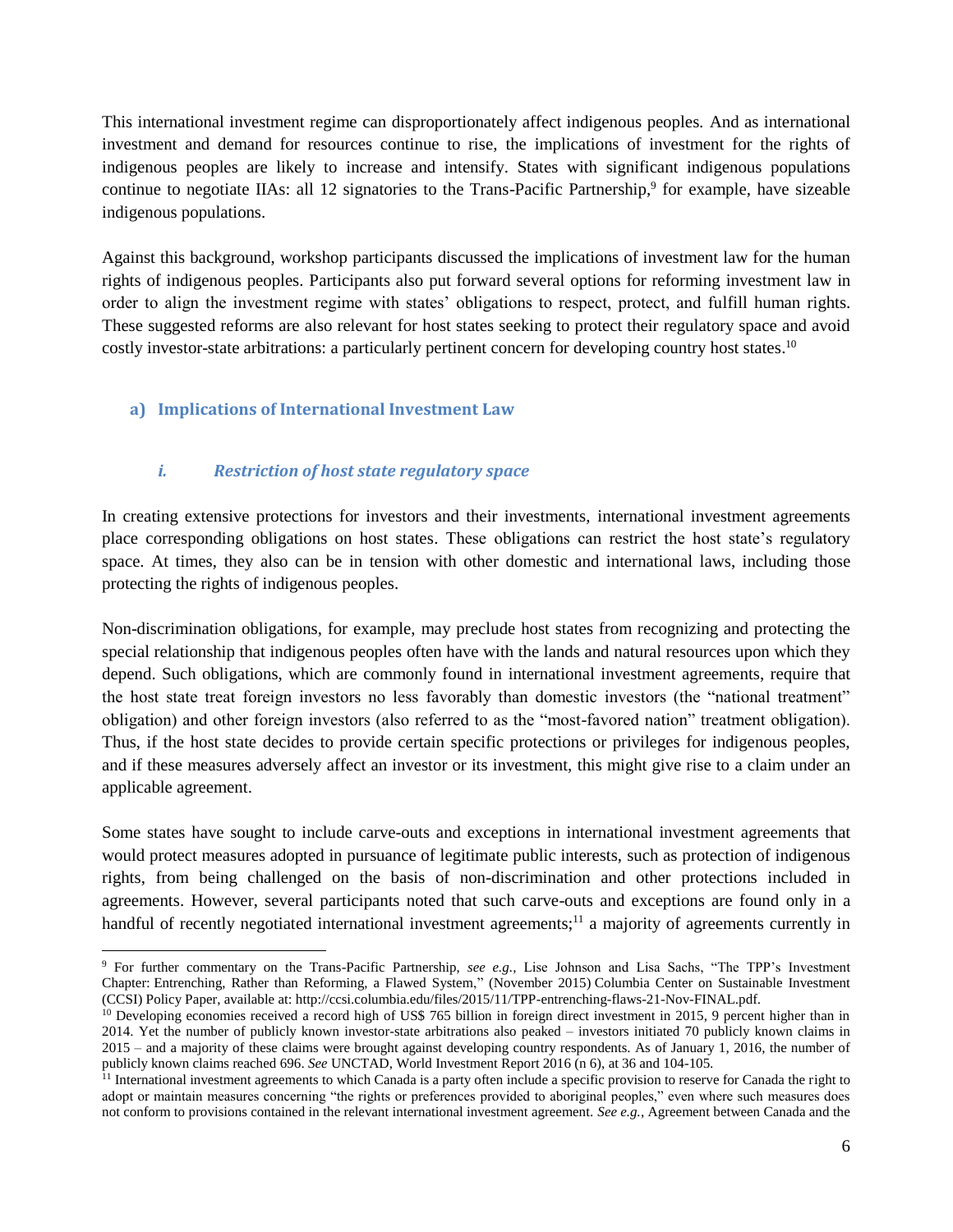force do not include these carve-outs and exceptions. Moreover, even if states parties decide to terminate such agreements, survival clauses often require parties to continue to abide by their obligations under terminated agreements for 10, 15, or 20 years. The threat to indigenous rights posed by such agreements is thus ongoing, even as some states seek to terminate or re-negotiate existing ones. 12

The ramifications of these substantive obligations are compounded by the strong dispute settlement and enforcement mechanisms included in most agreements, which increase the risk of state actions (or inactions) being challenged through investor-state arbitration. These mechanisms can also provide perverse incentives for governments to prioritize the interests of investors over the interests of indigenous peoples, as explained below.

#### *ii. Prioritization of investor interests over indigenous rights*

In addition to the impact of their substantive provisions, most international investment agreements provide for investor-state arbitration— a dispute settlement mechanism that can arguably lead to the prioritization of investors' interests over those of other groups affected by international investment, including indigenous peoples. Investor-state arbitration gives investors direct access to an international forum for the resolution of investment disputes; awards rendered by investment tribunals can be enforced in most states around the world,<sup>13</sup> and are not subject to appeal.<sup>14</sup> By contrast, mechanisms established to address human rights claims mostly require exhaustion of domestic remedies before a claim can be brought, and enforcement of decisions is often weak. Participants agreed that the disparity between enforcement mechanisms available under international investment law versus international human rights law further entrenches the systemic imbalance between investor interests and human rights. This imbalance may disproportionately affect indigenous peoples, owing to their connection to lands and natural resources frequently targeted for investment.

Prioritization of investor interests can also affect realization of indigenous rights at the domestic level. One participant noted that, although some international investment agreements require investors and their investments to comply with the laws of the host state, and to exhaust domestic remedies prior to bringing a claim, a majority of agreements supplant rather than supplement domestic law. Efforts to hold investors to account at the domestic level can thus be undermined. An example provided by one workshop participant was that of *Chevron v. Ecuador*, where the ongoing investor-state arbitration has undermined a domestic

1

Federal Republic of Senegal for the Promotion and Protection of Investments (2016), Annex I; Agreement between Canada and the Republic of Serbia for the Promotion and Protection of Investments, Annex II (2015); Canada-Peru Free Trade Agreement (2009), Annex II.

<sup>&</sup>lt;sup>12</sup> For information on trends in the conclusion and termination of international investment agreements, see UNCTAD, World Investment Report 2016 (n 6), at 101-103.

<sup>&</sup>lt;sup>13</sup> *See* Convention on the Settlement of Investment Disputes between States and Nationals of Other States (opened for signature 18 March 1965, entered into force 14 October 1966) [hereinafter ICSID Convention] and the Convention on the Recognition and Enforcement of Foreign Arbitral Awards (opened for signature 10 June 1958, entered into force 7 June 1959) [hereinafter New York Convention]. With some exceptions, the ICSID Convention and New York Convention both enable arbitral awards rendered in one party's jurisdiction to be enforced in the jurisdiction of any other party to the agreement.

<sup>&</sup>lt;sup>14</sup> Decisions and awards rendered by investment tribunals are not subject to appeal, and can only be challenged on specific, narrow grounds.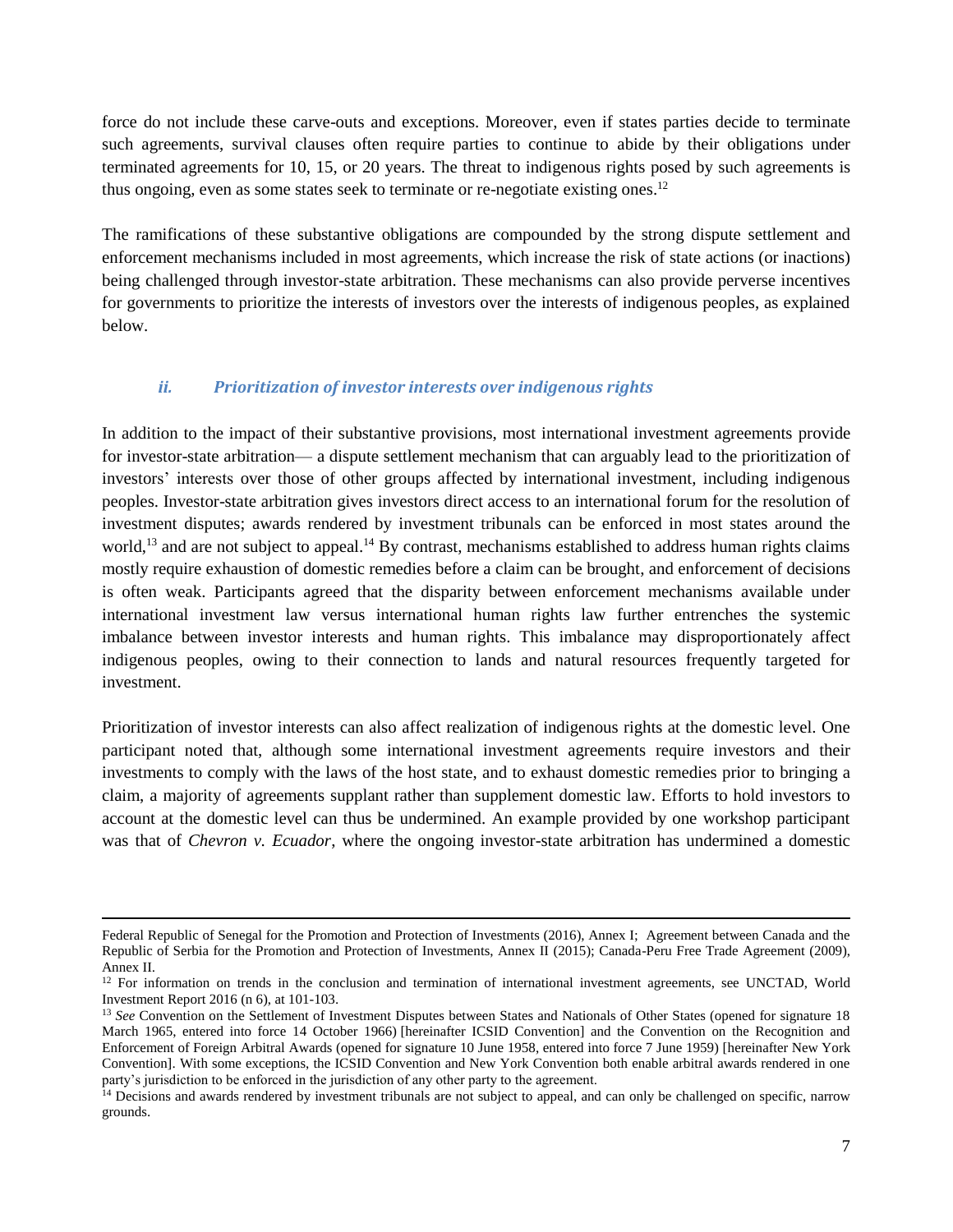environmental claim brought by local residents from Lago Agrio in Ecuador.<sup>15</sup> The investor-state claim, initially brought in 2006 and followed by a second claim in 2009, has suspended enforcement and recognition of the domestic award for remediation of environmental harms rendered in favor of local residents.<sup>16</sup>

#### *iii. Lack of transparency and participation*

Despite its profound impact, the current international investment regime provides little or no opportunity for indigenous peoples to voice their concerns and seek to protect their rights during the negotiation or application of international investment agreements. While efforts have been made to increase the transparency of investor-state arbitration,<sup>17</sup> the means of participation available to third parties—including indigenous peoples—remain extremely limited.

In terms of existing means of "participation" under the current international investment regime, discussions revealed some divergence among participants on the effectiveness of participation as *amici curiae*. While participants agreed that this form of participation is insufficient to ensure that the rights and interests of indigenous peoples will be duly represented before investment tribunals, some participants suggested that such participation can nevertheless allow third parties to raise issues that disputing parties would be unlikely or reluctant to raise themselves. <sup>18</sup> Other participants noted that indigenous peoples may view *amicus* participation as legitimizing the current system, and may thus prefer to refrain from any type of participation in investor-state arbitrations.

 $\overline{a}$ <sup>15</sup> Chevron Corporation (USA) and Texaco Petroleum Company (USA) v. Republic of Ecuador (PCA Case No. 34877); Chevron Corporation and Texaco Petroleum Company v. Republic of Ecuador (PCA Case No. 2009-23) (II).

<sup>16</sup> For further information on this dispute, *see e.g.,* Lise Johnson, "Case Note: How Chevron v. Ecuador is Pushing the Boundaries of Arbitral Authority," Investment Treaty News (April 13, 2012), available at: https://www.iisd.org/itn/2012/04/13/case-note-howchevron-v-ecuador-is-pushing-the-boundaries-of-arbitral-authority/; Business & Human Rights Resource Centre, Texaco/ Chevron Lawsuits, available at: https://business-humanrights.org/en/texacochevron-lawsuits-re-ecuador.

<sup>17</sup> For further information on transparency in investor-state arbitration, *see e.g.,* Lise Johnson and Lise Sachs "International Investment Agreements, 2013: A Review of Trends and New Approaches" in Andrea K Bjorklund (ed), Yearbook on International Investment Law & Policy 2013–2014 (Oxford University Press 2015), at 59-64; Lise Johnson, "The Transparency Rules and Transparency Convention: A good start and model for broader reform in investor-state arbitration," Columbia FDI Perspectives (No. 126) (July 21, 2014), available at: http://ccsi.columbia.edu/files/2013/10/No-126-Johnson-FINAL1.pdf.

<sup>18</sup> A series of *amicus curiae* submissions have raised human rights issues before investment tribunals. *See e.g.,* CCSI's Application to File a Written Submission as an "Other Person" in Bear Creek Mining Corporation v. Republic of Peru, Pursuant to Article 836 and Annex 836.1 of the Peru-Canada FTA (June 9, 2016); Submission as an "Other Person" Pursuant to Article 836 and Annex 836.1 of the Peru-Canada FTA (June 9, 2016); and Response to Procedural Order No. 6 (August 3, 2016), all available at: http://ccsi.columbia.edu/work/projects/participation-in-investor-state-disputes/. For investment tribunal decisions permitting third party *amicus* submissions, *see*: Methanex Corp. v. United States of America, UNCITRAL Arb., Decision of the Tribunal on Petitions from Third Persons to Intervene as Amici Curiae (Jan. 15, 2001); Aguas Argentinas, S.A v. The Argentine Republic, ICSID Case No. ARB/03/19, Order in Response to a Petition for Transparency and Participation as Amicus Curiae (May 19, 2005); United Parcel Services of America Inc. v. Government of Canada, UNCITRAL Arb., Decision of the Tribunal on Petitions for Intervention and Participation as Amicus Curiae (Oct. 17, 2001); Glamis Gold v. The United States of America, UNCITRAL, Decision on Application and Submission by Quechan Indian Nation (Sept. 16, 2005); Biwater Gauf v. United Republic of Tanzania, ICSID Case No. ARB/05/22, Procedural Order No. 5 (Feb. 2, 2007); Piero Foresti v. Republic of South Africa, ICSID Case No. ARB(AF)/07/1, Letter from Eloïse M. Obadia, Secretary of the Tribunal, to Non-Disputing Parties (Oct. 5, 2009); Pac Rim Cayman v. The Republic of El Salvador, ICSID Case No. ARB/09/12, Procedural Order No. 8 (Mar. 23 2011); Philip Morris Brand v. Oriental Republic of Uruguay, ICSID Case No. ARB/10/7, Procedural Order No. 3 (Feb. 17, 2015). For further information on *amicus* submissions, *see* Center for International Economic Law, *Guide for Potential Amici in International Investment Arbitration* (January 2014), available at: http://ciel.org/Publications/Guide\_PotentialAmici\_Full\_Jan2014.pdf.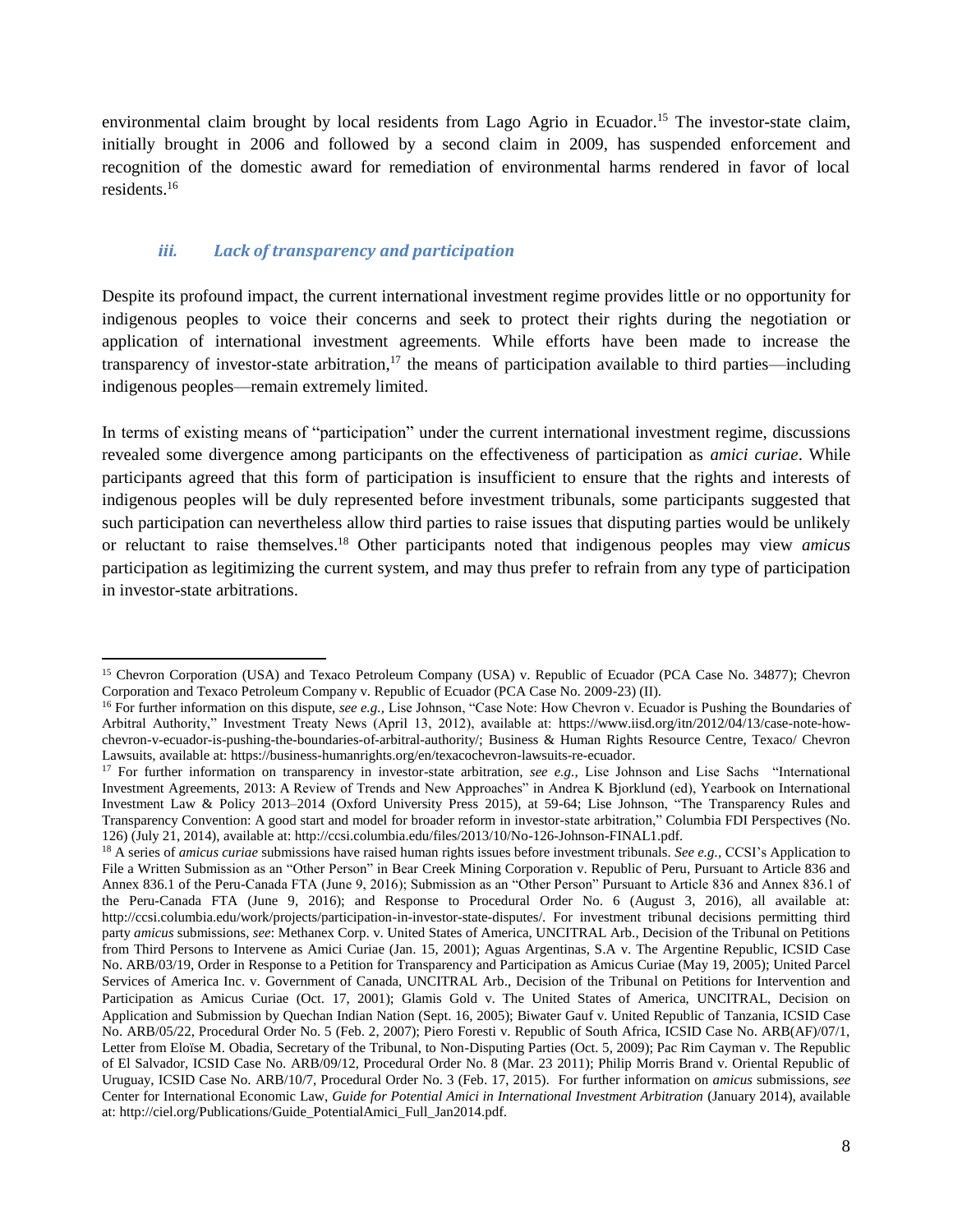Participants also noted that significant distrust between indigenous peoples and their governments may undermine participation as witnesses in investor-state proceedings. One participant provided an example of an investor-state arbitration where the host state respondent invited indigenous peoples to participate in the case before the tribunal. This invitation was rejected, the participant noted, because the indigenous communities invited did not trust the government sufficiently to agree to participate.

# <span id="page-8-0"></span>**b) Options for Reform**

 $\overline{a}$ 

Workshop participants highlighted several avenues for reform of current approaches to protection of international investment. Options for improving the effectiveness of the human rights regime are discussed separately in Section 3 below.

# *i. Strengthening domestic law*

Among the key sources of law that govern international investment (contracts, domestic law, and international law), the domestic law of the host state should form the primary source of rules governing inward investment.<sup>19</sup> However, many host states have weak or developing domestic legal frameworks applicable to such inward investment. This leaves significant scope for international investment agreements to address far-reaching issues in a manner that may run counter to broader national and local interests and priorities. In particular, an absence of a strong domestic legal framework can leave the rights of third parties, including indigenous peoples, unprotected and vulnerable to abuse.

Participants unanimously agreed that strengthening domestic legal frameworks must be a priority for host states seeking to support the realization of the rights of indigenous peoples. Two tracks of necessary reforms were identified. First, participants agreed that host states must enshrine protection of the rights of indigenous peoples in domestic law. One participant noted that protecting the right of indigenous peoples to free, prior, and informed consent (FPIC) through domestic law would provide an important starting point. Second, host states must seek to improve domestic regulatory frameworks applicable to inward investment. Such improvements should reflect the public interest priorities of host states, including with respect to sustainable development.

Despite agreement on the need for stronger domestic protection of indigenous peoples' rights, several participants cautioned that, even when such rights are formally protected under domestic law, many governments fail to realize them in practice. A participant who works closely with indigenous communities in Canada noted, for example, that while a comparatively robust legal framework for protection of indigenous rights exists at the domestic level, insufficient access to justice often precludes effective enforcement of indigenous rights: indigenous communities often have insufficient resources and capacity needed to organize and meaningfully engage in consultations with investors, and to bring claims where their

<sup>19</sup> For further information on the relationship between sources of law governing international investment, *see e.g.*, Kaitlin Y. Cordes, Lise Johnson, and Sam Szoke-Burke, "Land Deal Dilemmas: Grievances, Human Rights, and Investor Protections," (March 2016), at 12-19, available at: http://ccsi.columbia.edu/files/2016/03/CCSI\_Land-deal-dilemmas.pdf; Carin Smaller with contributions from Howard Mann, Nathalie Bernasconi-Osterwalder, Laszlo Pinter, Matthew McCandless and Jo-Ellen Parry, "The IISD Guide to Negotiating Investment Contracts for Farmland and Water," (November 2014), at 7-8, available at: https://www.iisd.org/sites/default/files/publications/iisd-guide-negotiating-investment-contracts-farmland-water\_1.pdf.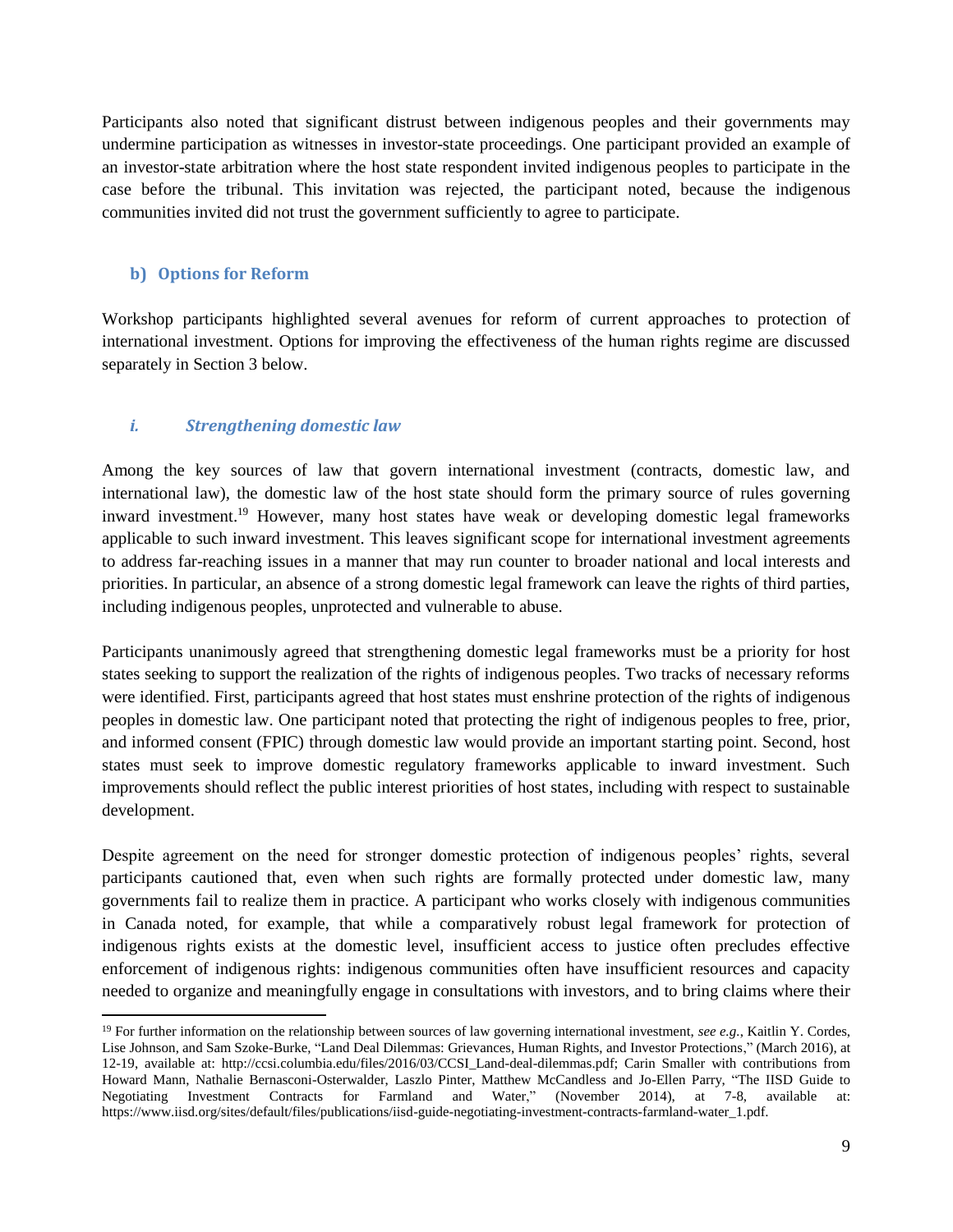rights are violated. Participants thus agreed that, while strengthening the protection of indigenous peoples' rights in domestic law is crucial, it is not sufficient.

### *ii. Revising the content of IIAs*

 $\overline{a}$ 

Participants agreed that, if states continue to sign international investment agreements, the content of agreements must be revised. Agreements should align with international human rights law, protect host and home state regulatory space, address the imbalance between investor interests and indigenous rights, and promote greater transparency and participation in the investment regime. One prominent suggestion, among the many revisions proposed by participants, was the inclusion of investor obligations in agreements. Integrating investor obligations could help promote compliance with any existing host state laws that protect the rights of indigenous peoples, while also creating new requirements for investors even in the absence of domestic laws.

For states interested in including specific investor obligations in international investment agreements, one participant noted that two model agreements – the South African Development Community Model Bilateral Investment Treaty Template<sup>20</sup> and the International Institute for Sustainable Development Model International Agreement on Investment for Sustainable Development<sup>21</sup> – could provide a starting point. Another participant noted that a handful of recently negotiated agreements already include some limited investor obligations, <sup>22</sup> while other agreements include provisions that seek to deny certain protections to investors where investments have been established through *inter alia* fraud or corruption.<sup>23</sup> Despite these limited examples, most states have not yet sought to substantially re-balance the asymmetry of international investment agreements. Participants thus agreed that, should states choose to continue concluding such agreements, they must include substantive, binding investor obligations.

Several participants also suggested including carve-outs and exceptions to protect host state regulatory space. These provisions seek to carve-out certain matters or policy areas from specific provisions (such as those concerning investor-state arbitration), or to exclude such matters from coming within the scope of the investment agreement as a whole. Provided that they are appropriately worded, carve-outs and exceptions can play a critical role in protecting a host state's ability to comply with its human rights obligations.

<sup>&</sup>lt;sup>20</sup> Model Bilateral Investment Treaty Template of the Southern African Development Community (2012), available at: http://www.iisd.org/itn/wp-content/uploads/2012/10/sadc-model-bit-template-final.pdf.

<sup>&</sup>lt;sup>21</sup> IISD Model International Agreement on Investment for Sustainable Development (April 2005), available at: https://www.iisd.org/pdf/2005/investment\_model\_int\_agreement.pdf.

<sup>&</sup>lt;sup>22</sup> For further information on investor obligations, *see e.g.* Lise Johnson, Lise Sachs, and Jesse Coleman, "International Investment" Agreements, 2014: A Review of Trends and New Approaches" in Andrea K Bjorklund (ed), Yearbook on International Investment Law & Policy 2014–2015 (Oxford University Press 2016), at 50-60; Lorenzo Cotula, "Human Rights and Investor Obligations in Investor-State Arbitration," 17 Journal of World Investment & Trade 1 (2016), 148-157.

<sup>&</sup>lt;sup>23</sup> The Comprehensive Economic and Trade Agreement, for example, includes a provision that precludes investors from submitting a claim to investor-state dispute settlement under CETA "if the [relevant] investment has been made through fraudulent misrepresentation, concealment, corruption, or conduct amounting to an abuse of process." Comprehensive Economic and Trade Agreement between Canada, of the one part, and the European Union and its Member States, of the other part (text published September 14, 2016), Chapter 8 (Investment), art. 8.18(3) [hereinafter CETA]. Similarly, India's Model Bilateral Investment Treaty (December 2015) also provides that "[a]n investor may not submit a claim to arbitration under this Chapter if the investment has been made through fraudulent misrepresentation, concealment, corruption, money laundering or conduct amounting to an abuse of process or similar illegal mechanisms." India Model Bilateral Investment Treaty, art. 13.4.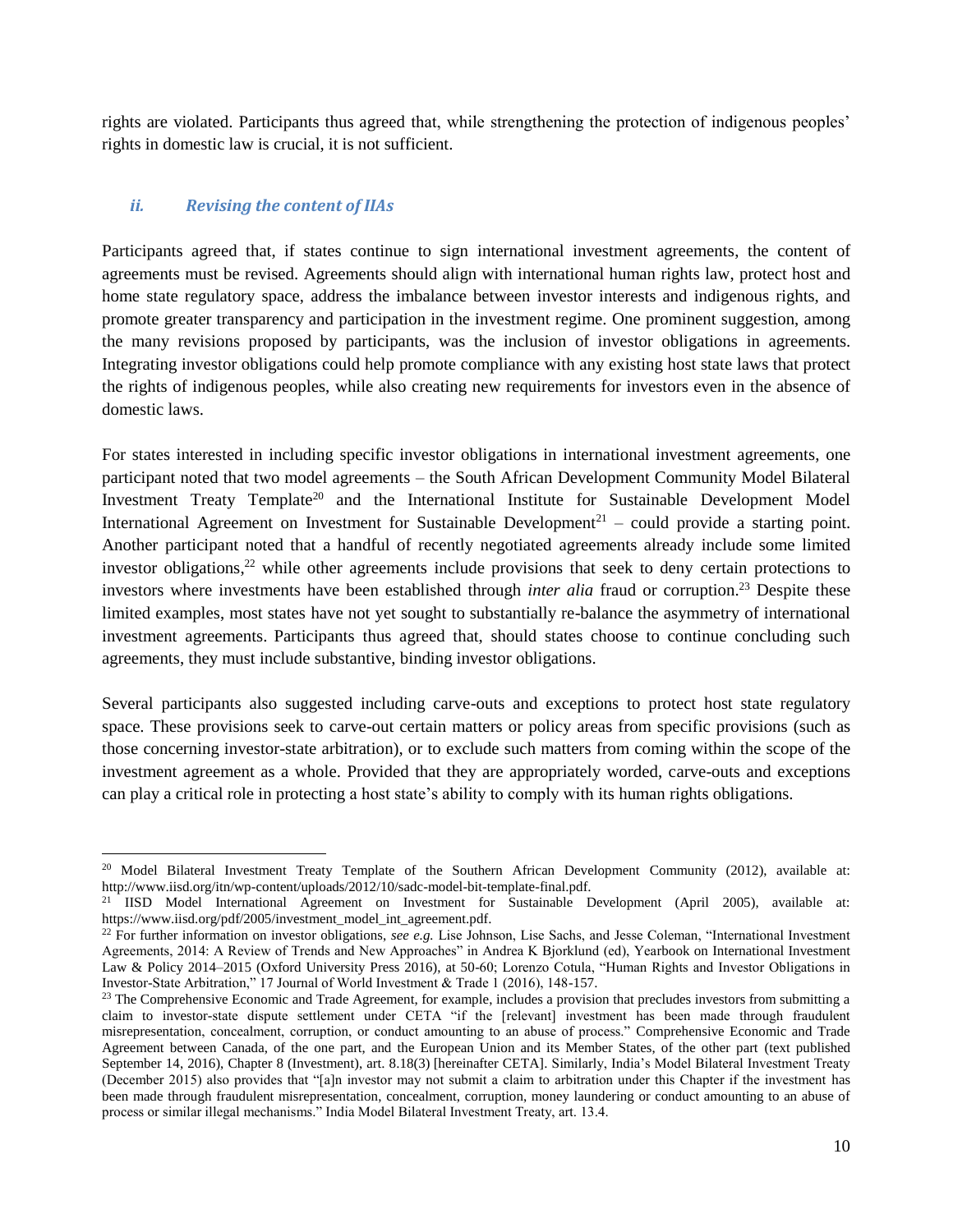#### *iii. Increasing transparency and participation*

A substantial part of the workshop discussion focused on the importance of procedure in the negotiation and enforcement of international investment agreements. Several participants highlighted the need for more inclusive consultation and public debate during the negotiation of such agreements, pointing in particular to the need for early engagement between national governments and indigenous peoples. This also requires greater efforts to raise awareness regarding the negotiation of agreements, and their potential ramifications for indigenous peoples, as indigenous communities are sometimes not aware of the potential implications until it is too late. Of course, as participants noted, the lack of transparency and information sharing that characterizes negotiations of international investment agreements also impedes public debate on such agreements.

The need for greater awareness, inclusive public debate, and consultation with indigenous peoples during the negotiation of investment agreements is particularly urgent given the negotiation of "mega-regional" agreements by states with significant indigenous populations.<sup>24</sup> For example, the negotiation of the Trans-Pacific Partnership precluded any meaningful engagement with indigenous peoples. While some more recent agreements have been lauded as constituting a significant step forward in investment treaty drafting, participants representing indigenous communities agreed that recently-negotiated agreements continue to preserve and protect investor interests over the interests of others, and thus fall short of the "innovative" standard claimed by negotiating parties and other proponents.

With respect to participation in investor-state arbitration, several participants noted that a more substantial right to intervene as a third party may provide indigenous peoples with an opportunity to defend their rights against encroachment by investor protections. One participant also argued for host states to involve indigenous peoples in the defense of investor claims before investment tribunals where the measures challenged by investors concern the rights of indigenous peoples. However, several participants also argued that a more substantial right to intervene would be insufficient to guarantee full protection of indigenous rights, due to the cost and cultural barriers associated with participation as a third party. Investor-state arbitrations are often far removed from the cultural, socio-economic, and political contexts in which investment activities take place. A deep practical and contextual disconnect thus exists between the reality on the ground, as experienced by indigenous communities, and the formalistic and removed nature of investor-state arbitration. Improvement of formal options for participation will likely not suffice to address the imbalance that exists between the strength of investor protections and the rights of indigenous peoples in the context of international investment.

#### *iv. Resisting investor-state arbitration*

 $\overline{a}$ 

Many workshop participants linked the negative implications of the current international investment regime to investor-state arbitration. This powerful enforcement mechanism has, in many cases, enabled investors to

<sup>&</sup>lt;sup>24</sup> "Mega-treaties" or "mega-regionals" are defined herein as "broad economic agreements among a group of countries that have a significant combined economic weight and in which investment is one of the key subject areas covered." UNCTAD, "Investment Policy Monitor No. 13," (January 2015), available at: http://unctad.org/en/PublicationsLibrary/webdiaepcb2015d13\_en.pdf.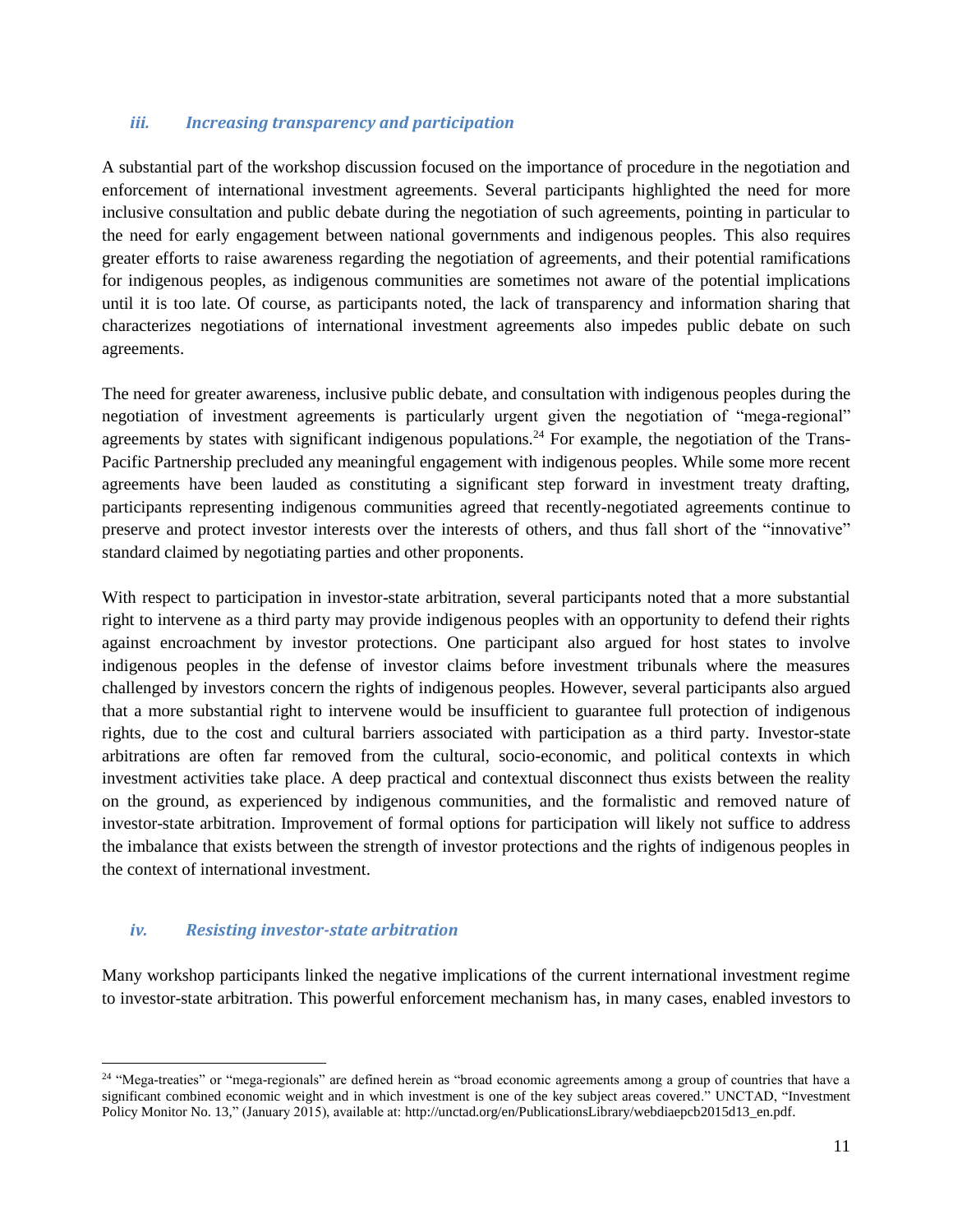challenge host state measures adopted in the public interest.<sup>25</sup> As noted above, the cases brought before investment tribunals often address matters of profound concern for third parties, including indigenous peoples, yet third parties are excluded from meaningfully participating in proceedings. Furthermore, the disparity between, on the one hand, investor-state arbitration as a mechanism for protecting the interests of investors, and, on the other, the mechanisms available for the protection of the rights of indigenous peoples, provides cause for serious concern.

In this context, several participants suggested that states should refrain from including investor-state arbitration provisions in newly negotiated investment agreements. Some states have already adopted this approach: Brazil, for example, has excluded investor-state arbitration from its Cooperation and Facilitation of Investment Agreements,<sup>26</sup> while the European Union has more recently sought to move away from investor-state arbitration and toward a standing "investment court." <sup>27</sup> Nonetheless, despite some evidence of reform in more recent treaty drafting practice,<sup>28</sup> many states continue to conclude international investment agreements that include investor-state arbitration provisions: the recent negotiation and conclusion of "megaregional" agreements, including the Trans-Pacific Partnership and Regional Comprehensive Economic Partnership,<sup>29</sup> risks increasing the prevalence of investor-state claims.

# <span id="page-11-0"></span>**2. Investor-State Contracts**

 $\overline{a}$ 

Large-scale investments are often regulated by contracts between the investor and the host state, which set out obligations for both parties in addition to the obligations that exist under domestic and international law. Such contracts can affect the rights of indigenous peoples in various ways. Where contracts are developed in accordance with internationally recognized rights of indigenous peoples, they may help to establish robust consent procedures and requirements for benefit sharing that go beyond existing domestic law requirements in some jurisdictions. However, investor-state contracts can also imperil indigenous peoples' rights: stabilization clauses, for example, can limit the host state's ability to enact regulations strengthening human rights protections. Investor-state contracts also interact with obligations under international investment agreements in complex ways, with investment agreements at times arguably elevating a breach of contractual obligations above domestic law. As with international investment agreements, the negotiation of investor-state contracts rarely includes opportunities for indigenous peoples' participation.

 $25$  For further information on the types of government acts and omissions challenged by investor-state claims in the extractives sector context, *see* Lise Johnson and Jesse Coleman, "International Investment Law and the Extractive Industries Sector," CCSI Briefing Note (January 2016), at 3-4, available at: http://ccsi.columbia.edu/files/2016/01/2016-01-12\_Investment-Law-and-Extractives\_Briefing-Note\_1.pdf.<br>26 Prezil Model Coord

<sup>26</sup> Brazil Model Cooperation and Facilitation Investment Agreement (2015), available at: http://investmentpolicyhub.unctad.org/Download/TreatyFile/4786.

<sup>27</sup> For further information, *see e.g.*, European Commission Press Release, "CETA: EU and Canada agree on new approach on investment in trade agreement," (February 29, 2016), available at: http://europa.eu/rapid/press-release IP-16-399 en.htm; European Commission Press Release, "Commission proposes new Investment Court System for TTIP and other EU trade and investment negotiations," (September 16, 2015), available at: http://europa.eu/rapid/press-release\_IP-15-5651\_en.htm.

<sup>28</sup> For further information on recent treaty drafting practice regarding investor-state dispute settlement mechanisms, *see* Johnson, Sachs, and Coleman (n 22), at 43-50.

<sup>&</sup>lt;sup>29</sup> RCEP negotiations are ongoing at the time of writing, and include ten member states of the Association of Southeast Asian Nations (ASEAN), along with Australia, China, India, Japan, Republic of Korea, and New Zealand.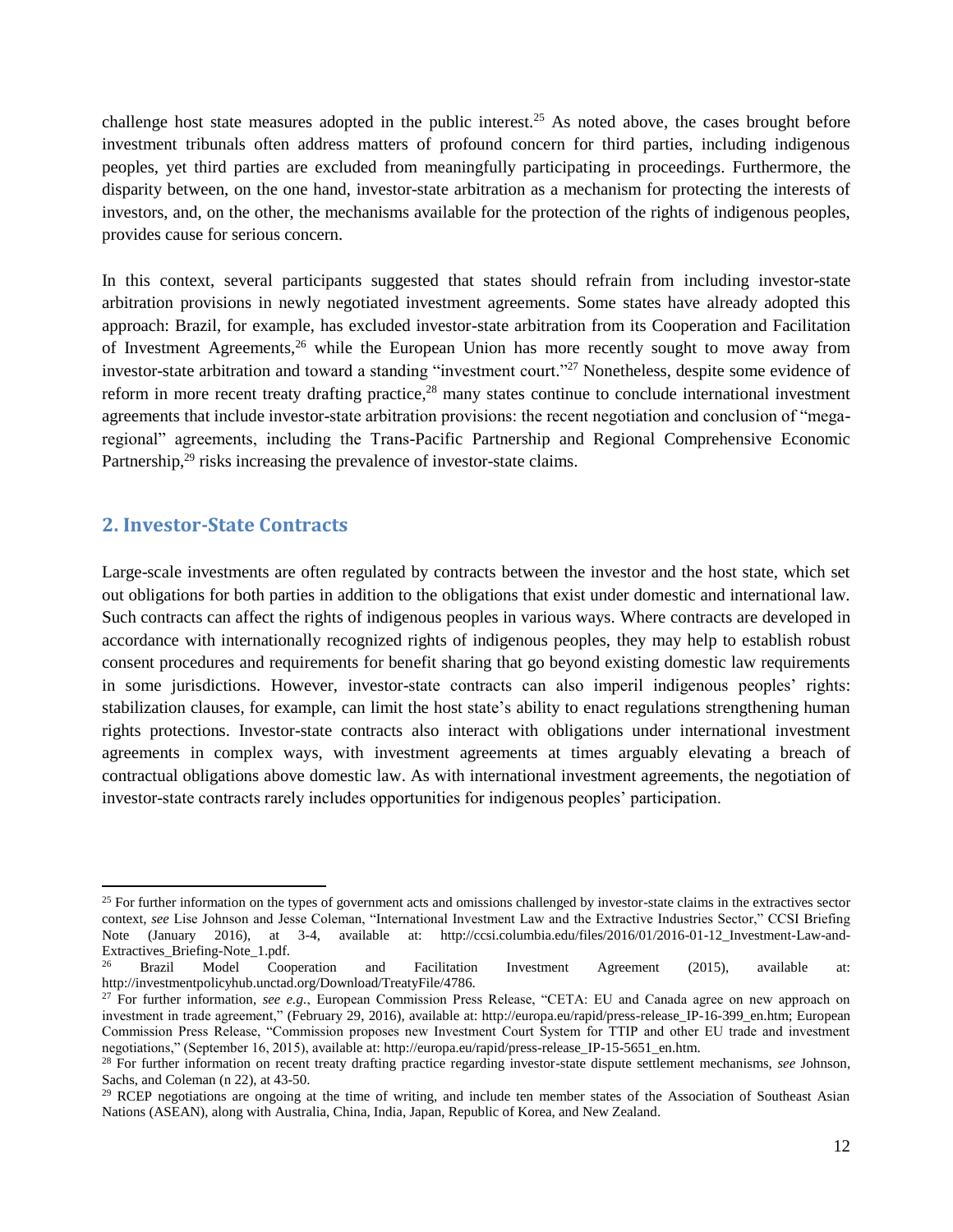At the outset of the discussion on investor-state contracts, several workshop participants noted that a significant body of research has already been undertaken on the interface between human rights and investor-state contracts, some of which supported the development of the UN Principles for Responsible Contracts.<sup>30</sup> Existing research has highlighted how investor-state contracts have been used to "contract out" of certain obligations, thereby undermining the protection of human rights. Research has also explored the impact of various types of stabilization clauses, and their potential to affect host state compliance with human rights law.<sup>31</sup>

Despite existing research, significant work remains to be done in practice to ensure that investor-state contracts do not have a negative impact on the rights of indigenous peoples. Participants focused primarily on two issues: first, the role of investor-state contracts and the content contained therein, and second, the contracting process itself.

# <span id="page-12-0"></span>**a) Role and Content of Investor-State Contracts**

One theme running throughout the discussion of investor-state contracts was that contracts should not form the primary instrument governing the relationship between the host state, investors, and indigenous peoples. As stated with respect to international investment agreements, domestic law should form the primary source of law governing investment.

Greater reliance on domestic law rather than investor-state contracts has many advantages, one of which is lessening the risk that host states will lower social or environmental standards during negotiations with investors. A small number of workshop participants suggested that, to the extent that investor-state contracts are used, the establishment of regional model contracts could help avoid this potential "race to the bottom." Regional models, it was argued, could provide a form of defense or political cover for host states, allowing such states to refuse to lower standards where requested by investors. Other participants were less enthusiastic about this approach, noting that investor-state contracts are generally country- and sectorspecific, and any model would therefore require significant adaptation. Indeed, participants questioned whether the current plethora of guidelines and resources available to assist governments in negotiating and drafting these agreements sufficiently account for the particularities that investor-state contracts must address in different contexts.

One participant went beyond questioning the practicality of existing resources to suggest that an unintended consequence of the "responsible contracting" approach has been to give the impression that investors could contract in or out of compliance with human rights. The participant argued that the International Bar

 $\overline{a}$ <sup>30</sup> Special Representative of the Secretary General on the issue of human rights and transnational corporations and other business enterprises, John Ruggie, UN Principles for Responsible Contracts (2011) http://www.ohchr.org/Documents/Issues/Business/A.HRC.17.31.Add.3.pdf.

<sup>31</sup> For further information on investor-state contracts, stabilization clauses, and human rights, *see e.g.*, Andrea Shemberg, "Stabilization Clauses and Human Rights," IFC and the UN Special Representative of the Secretary-General on the issue of human and transnational corporations and other business enterprises (2009), available at: http://www.ifc.org/wps/wcm/connect/9feb5b00488555eab8c4fa6a6515bb18/Stabilization%2BPaper.pdf?MOD=AJPERES; Lorenzo Cotula and Kyla Tienhaara, "Reconfiguring Investment Contracts to Promote Sustainable Development" in Karl P. Sauvant (ed) Yearbook on International Investment Law & Policy 2011-2012 (Oxford University Press 2013), 281-310; and Lise Johnson and Oleksandr Volkov, "Investor-State Contracts, Host State 'Commitments' and the Myth of Stability in International Law," 24 American Review of International Arbitration 3 (2013), 361-415.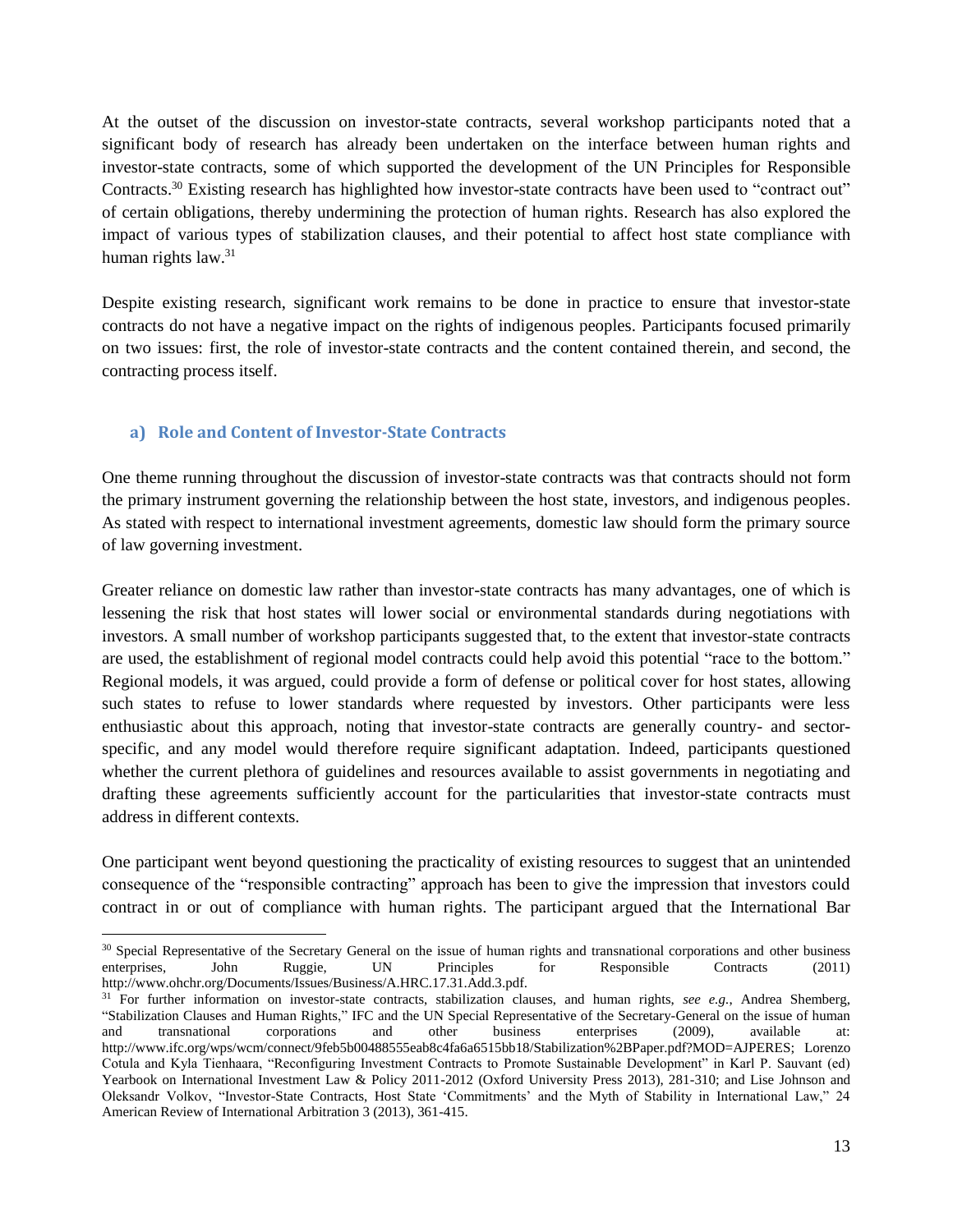Association Model Mine Development Agreement, for example, which was designed to serve as a template for negotiating and drafting investor-state mine development agreements in developing countries,<sup>32</sup> had given companies this impression.

With respect to the content of investor-state contracts, participants unanimously agreed on the importance of ensuring that contracts comply with all applicable laws and do not seek to "contract out" of applicable laws, including those concerning human rights. Where domestic legal systems are nascent and contain loopholes that could undermine (or allow a contractual party to undermine) the rights of third parties, including indigenous peoples, some participants suggested that investor-state contracts can be used to "contract in" to higher standards concerning the rights of indigenous peoples.

Several participants noted, for example, that investor-state contracts can formalize benefit-sharing arrangements between investors and indigenous peoples. Others suggested that community development agreements provide a more appropriate mechanism for establishing such arrangements.<sup>33</sup> In both cases, participants stressed that any benefit-sharing arrangements must be established on the basis of prior consultation and FPIC. Without that, benefit-sharing arrangements will likely result in sub-optimal outcomes, and risk breaching the rights of those they are designed to benefit. One participant suggested that tripartite contracts may provide scope for better protection of indigenous peoples' rights in the context of investment. Making indigenous communities party to the primary investor-state contract might reduce power asymmetries, and could help to ensure that any failure on the part of the investor to comply with benefitsharing arrangements enshrined in the contract would result in a material breach of the contract. The same participant noted that at least one investment promotion agency in Latin America is exploring development of a model tripartite contract for agreements between investors, the state, and regional indigenous authorities that control lands targeted for investment.

Participants also agreed that the contents of investor-state contracts should be publicly disclosed. One participant highlighted the progress that has been made on transparency in the extractive sector, with disclosure of investor-state contracts governing oil, gas, and mining projects increasingly becoming the "norm."<sup>34</sup> The same participant noted that disclosure of investor-state contracts concerning commercial agriculture and forestry projects lags far behind the extractive sector, although consensus on the need to promote greater transparency in land-based investment is evident,<sup>35</sup> and several initiatives have sought to do so. 36

 $\overline{a}$ 

<sup>&</sup>lt;sup>32</sup> International Bar Association Model Mine Development Agreement (2011), available at: http://www.mmdaproject.org/.<br><sup>33</sup> For further information regarding CCSI's work on Community Development Agreement

<sup>33</sup> For further information regarding CCSI's work on Community Development Agreements, *see*  http://ccsi.columbia.edu/work/projects/community-development-agreements-frameworks-and-tools/.

<sup>34</sup> For a repository of investor-state oil, gas, and mining contracts and associated documents, *see* http://www.resourcecontracts.org/. <sup>35</sup> CCSI and Open Contracting Partnership, "Transparency in Land-Based Investment: Key Questions and Next Steps," (March 2016); CCSI, "Recommending Transparency in Land-Based Investment: A Summary of Relevant Guidelines and Principles," (March 2016), both available at: http://ccsi.columbia.edu/work/projects/transparency-in-land-based-investment/.

<sup>36</sup> *See e.g.,* OpenLandContracts.org, a repository of investment contracts for commercial agriculture and forestry projects, available at: http://www.openlandcontracts.org/; The Land Matrix, an online public database on land deals, available at: http://landmatrix.org/en/.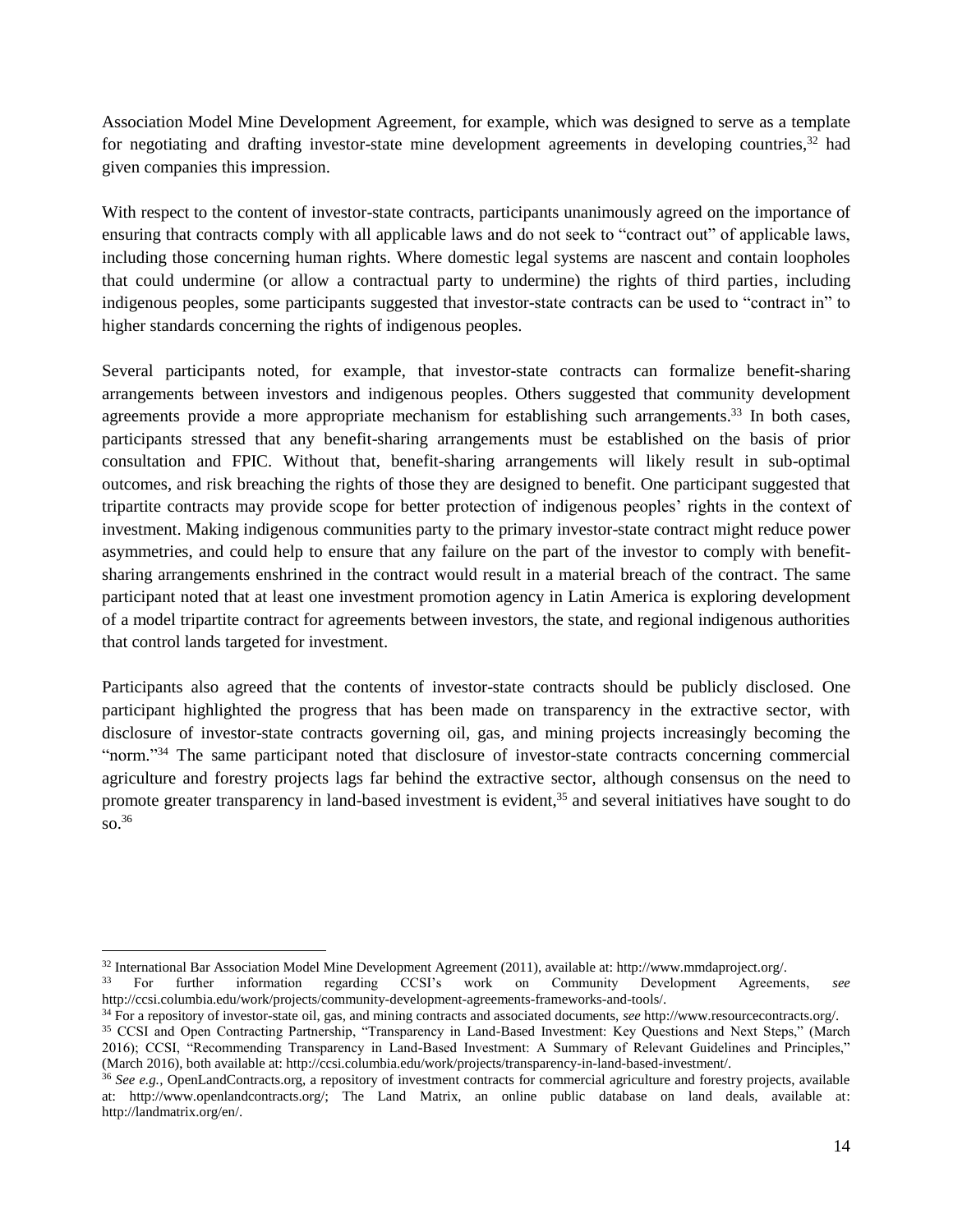#### <span id="page-14-0"></span>**b) Contracting Process**

 $\overline{a}$ 

Process-oriented rights and reforms are also important in the context of investor-state contracts. Workshop participants emphasized the need to ensure that the contracting process is itself compliant with the rights of indigenous peoples. Participants noted that it is rare for investors and host states to meaningfully engage with indigenous peoples during the negotiation of investor-state contracts. More common during the contracting phase is repression—at times violent—of opposition to investments. Indeed, indigenous leaders and advocates continue to be targeted in countries across the world; participants highlighted the recent killing of Berta Cáceres, an indigenous Lenca leader and human rights defender who had led opposition against hydropower projects in Honduras, as one example.

Despite the general trend outlined above, participants noted that host states and investors are slowly recognizing the need to engage (or to engage more effectively) with individuals and communities affected by investment. Investors who fail to do so often suffer the consequences of stalled or failed projects. Some investors even acknowledge that failure to obtain a "social license to operate," a concept that is increasingly used in the extractive sector context, can have a material impact on their investments.<sup>37</sup>

Yet participants agreed that, where host states and investors are engaging with communities, these engagements often fail to meet standards established by human rights law. For example, one participant who works with indigenous communities in Southeast Asia provided multiple examples of investors hiring consultants to engage with affected communities and then purposefully creating and/or exacerbating divisions within communities in order to acquire the requisite level of agreement needed for formal approval of an investment project. This dynamic has also been described in human rights and investor-state proceedings. For example, the Kichwa People of Sarayaku outlined similar experiences in their case before the Inter-American Court of Human Rights, with the Court concluding that the actions of an oil company (coupled with the host state's failure to act) had created divisions within the Kichwa communities that eventually led to a "climate of conflict" in the area.<sup>38</sup> Allegations regarding the creation of divisions between communities were also made during the course of ongoing investor-state proceedings with respect to a Canadian mining company operating in Peru. 39

Participants agreed on several process-oriented reforms for strengthening the rights of indigenous peoples in the context of investor-state contract negotiations. First, participants underscored the need for early engagement with indigenous peoples in order to fulfill the right to meaningful consultation and FPIC. They stressed that such communities must be consulted at the inception of investment projects, as well as

<sup>37</sup> For further information, *see e.g.,* The Munden Project, "The Financial Risks of Insecure Land Tenure: An Investment View," (2012), available at http://www.rightsandresources.org/documents/files/doc\_5715.pdf; The Munden Project, "Communities as Counterparties: Preliminary Review of Concessions and Conflict in Emerging and Frontier Market Concessions," (2014), available at http://www.rightsandresources.org/wp-content/uploads/Communities-as-Counterparties-FINAL\_Oct-21.pdf; Rachel Davis and Daniel Franks, "Costs of Company-Community Conflict in the Extractive Sector," (2014), available at: https://www.hks.harvard.edu/m-rcbg/CSRI/research/Costs%20of%20Conflict\_Davis%20%20Franks.pdf.

<sup>&</sup>lt;sup>38</sup> Case of the Kichwa Indigenous People of Sarayaku v. Ecuador, Merits, and Reparations, Inter-American Court of Human Rights (series C), No. 245 (June 27, 2012), at para. 198.

<sup>&</sup>lt;sup>39</sup> Bear Creek Mining Corporation v. Republic of Peru, ICSID Case No. ARB/14/21, Expert Opinion of Antonio Alfonso Peña Jumpa (October 6, 2015) and Second Expert Opinion of Antonio Alfonso Peña Jumpa (April 13, 2016).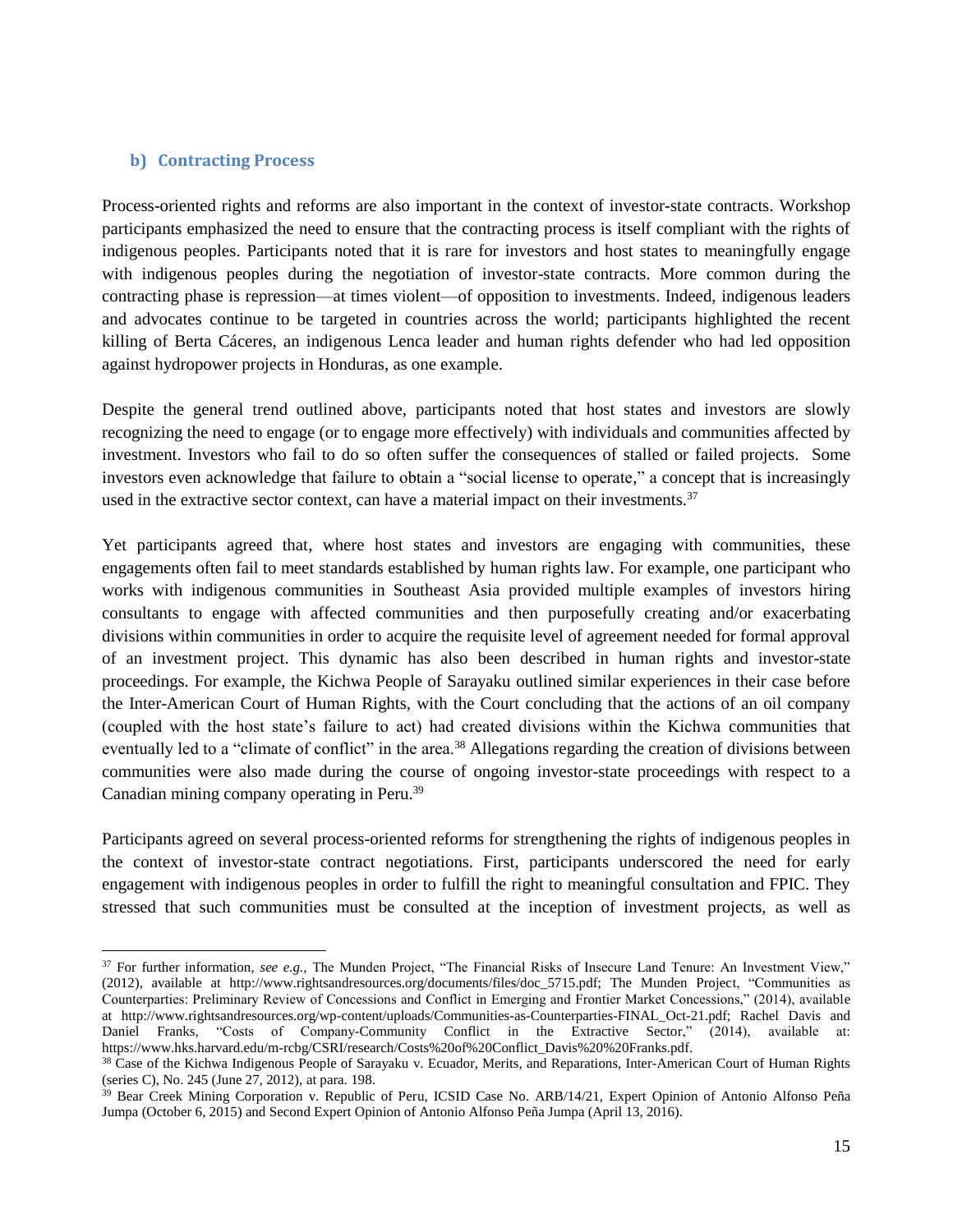throughout the contracting process. Second, investor-state contracts and associated documents should be disclosed before they have been concluded, and the entire contracting process must be transparent. Third, host states must themselves engage with indigenous peoples during the contracting process, and cannot fulfill their own obligations with respect to the rights of indigenous peoples by delegating these obligations to investors. As noted by one participant, these recommendations align with the requirements established by the Inter-American Court of Human Rights concerning consultation and consent in the context of restrictions of the right to property due to development or investment plans. <sup>40</sup> The Court's jurisprudence thus provides a good starting point for further clarification of host state obligations in the context of investor-state contracts.

# <span id="page-15-0"></span>**3. Strengthening the Human Rights Regime**

The international human rights regime provides legal protections for a range of rights that might be affected by an investment project or accompanying government actions. Human rights law also includes rights and protections that are specific to indigenous peoples, particularly related to their ownership and use of lands, territories, and resources. These rights are recognized in and protected under a number of human rights treaties and instruments, including but not limited to the UN Declaration on the Rights of Indigenous Peoples<sup>41</sup> and the Indigenous and Tribal Peoples Convention (No. 169).<sup>42</sup> According to Article 31 of the Vienna Convention on the Law of Treaties, all international agreements – which includes investment agreements – must be interpreted in accordance with "any relevant rules of international law applicable in the relations between the parties." Yet this is complicated in practice, and, at times, host and home state obligations to respect, protect, and fulfill human rights may come into tension with protections granted to investors under international investment agreements.

While states are the primary "duty-bearers" under international human rights law, businesses – including foreign investors protected under investment agreements – also have a responsibility to respect human rights, as articulated by the UN Guiding Principles on Business and Human Rights. These Principles, which have been widely embraced by business, provide guidance for governments and/or investors seeking to avoid, and redress, adverse corporate impacts on human rights. To date, however, extensive acceptance of these norms has fallen far short of ensuring that the rights of indigenous peoples are not undermined by investment agreements and investor-state contracts. More broadly, and as noted above, the enforcement mechanisms within the human rights regime have proven less effective than investor-state arbitration, and recent efforts to improve business impacts on human rights have been unable to address this systemic imbalance between the protection of investor interests and the protection of human rights.

In considering this broader context, workshop participants unanimously agreed that reform of the investment regime alone would be insufficient to guarantee the rights of indigenous peoples. Advocating for the application of human rights law in investor-state arbitration will not, for example, address the asymmetry in enforcement mechanisms available under the investment and human rights regimes, respectively. Participants thus discussed a series of options for improving the human rights regime to address the

 $\overline{a}$ 

<sup>40</sup> *See e.g.,* Case of the Saramaka People v. Suriname, Preliminary Objections, Merits, Reparations, and Costs, Inter-American Court of Human Rights (series C) No. 172 (November 28, 2007), at paras. 129-137.

<sup>41</sup> UN Declaration on the Rights of Indigenous Peoples, UN Doc. A/RES/61/295 (October 2, 2007).

<sup>&</sup>lt;sup>42</sup> Convention concerning Indigenous and Tribal Peoples in Independent Countries, 1650 UNTS 383 (June 27, 1989).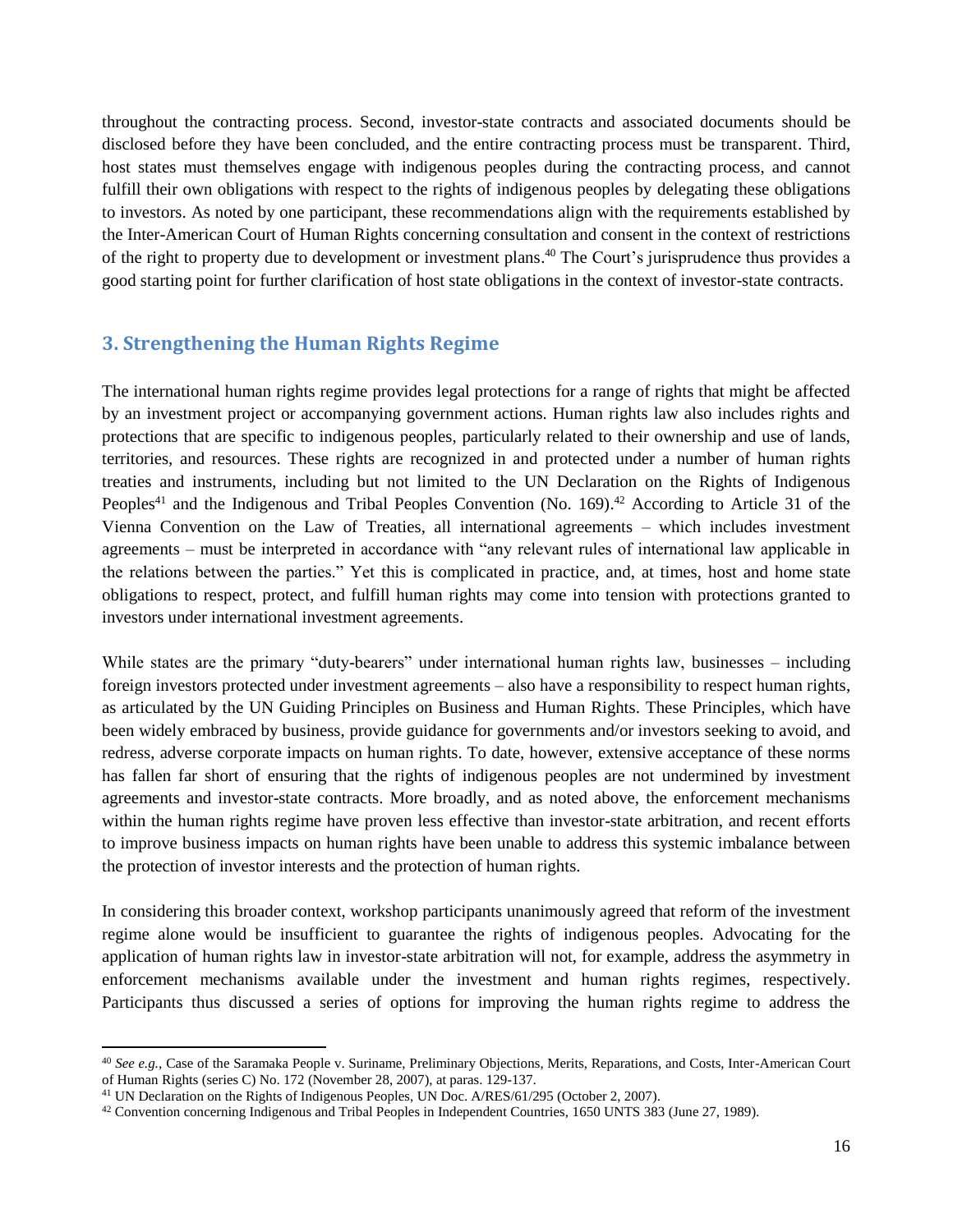challenges posed by international investment, and for addressing the imbalance that currently exists between investor protections and indigenous peoples' human rights.

#### <span id="page-16-0"></span>**a) Human Rights Narrative on Investment**

 $\overline{a}$ 

During the workshop discussion, a common theme emerged regarding the need to strengthen the human rights narrative concerning the implications of international investment. Participants agreed that greater attention - within the human rights sphere - to the actual and potential impacts of international investment on the rights of indigenous peoples and others would be useful, as would a more consistent and coherent approach to addressing these impacts. Encouraging human rights authorities – from regional courts to UN treaty bodies and the Universal Period Review – to more fully articulate approaches for addressing the tensions between investment law and human rights law is also critical, and could ultimately help to strengthen rights in the context of investment. For example, several participants referred to the Inter-American Court of Human Rights' jurisprudence on the collective right to property, noting that a series of cases had resulted in the clarification and strengthening of this right; <sup>43</sup> participants agreed that the same level of engagement with issues at the nexus of human rights and investment should be sought. In addition to human rights bodies, human rights advocates and scholars also have a role to play in building the narrative concerning the impacts of international investment on the rights of third parties, and in clarifying approaches for addressing the tensions between investment law and human rights law.

A stronger human rights narrative, and more robust articulation of how states can meet their human rights legal obligations in the context of investment frameworks, is key to strengthening human rights protections of indigenous peoples affected by investment. This approach could help empower indigenous peoples seeking to challenge international investment impacts, either before investment occurs or in an effort to obtain redress after the fact. In addition, this approach may support host states in defending investor-state claims, when those claims focus on a host state's measures adopted to ensure compliance with its human rights obligations. For example, one participant noted that clarification of the meaning of "public interest" by human rights authorities could strengthen indigenous peoples' claims and host state defenses concerning public interest measures, including those undertaken to protect the rights of indigenous peoples.<sup>44</sup>

Developing a stronger and more coherent body of human rights jurisprudence on international investment could lead investment tribunals to increasingly rely on that jurisprudence in the context of investor-state arbitration. While several participants expressed concern that investment tribunals may not be well-placed to interpret and apply human rights law, as many arbitrators do not have a background in human rights, most participants nonetheless agreed that encouraging greater consideration of human rights issues during the course of investor-state proceedings is one of the many avenues of reform that should be pursued.

<sup>43</sup> See e.g., Case of the Yakye Axa Indigenous Community v. Paraguay, Merits, Reparations and Costs, Inter-American Court of Human Rights (series C) No. 125 (June 17, 2005); Case of the Sawhoyamaxa Indigenous Community v. Paraguay, Merits, Reparations, and Costs, Inter-American Court of Human Rights (series C) No. 146 (March 29, 2006); Case of the Saramaka People v. Suriname, Preliminary Objections, Merits, Reparations, and Costs, Inter-American Court of Human Rights (series C) No. 172 (November 28, 2007); Case of the Kichwa Indigenous People of Sarayaku v. Ecuador, Merits, and Reparations, Inter-American Court of Human Rights (series C), No. 245 (June 27, 2012).

<sup>44</sup> For further information on exceptions to international investment agreements and human rights, *see* Barnali Choudhury, "Exception Provisions as a Gateway to Incorporating Human Rights Issues into International Investment Agreements," Working Paper No. 2010/13 (June 29, 2010), available at: https://papers.ssrn.com/sol3/papers.cfm?abstract\_id=1632437.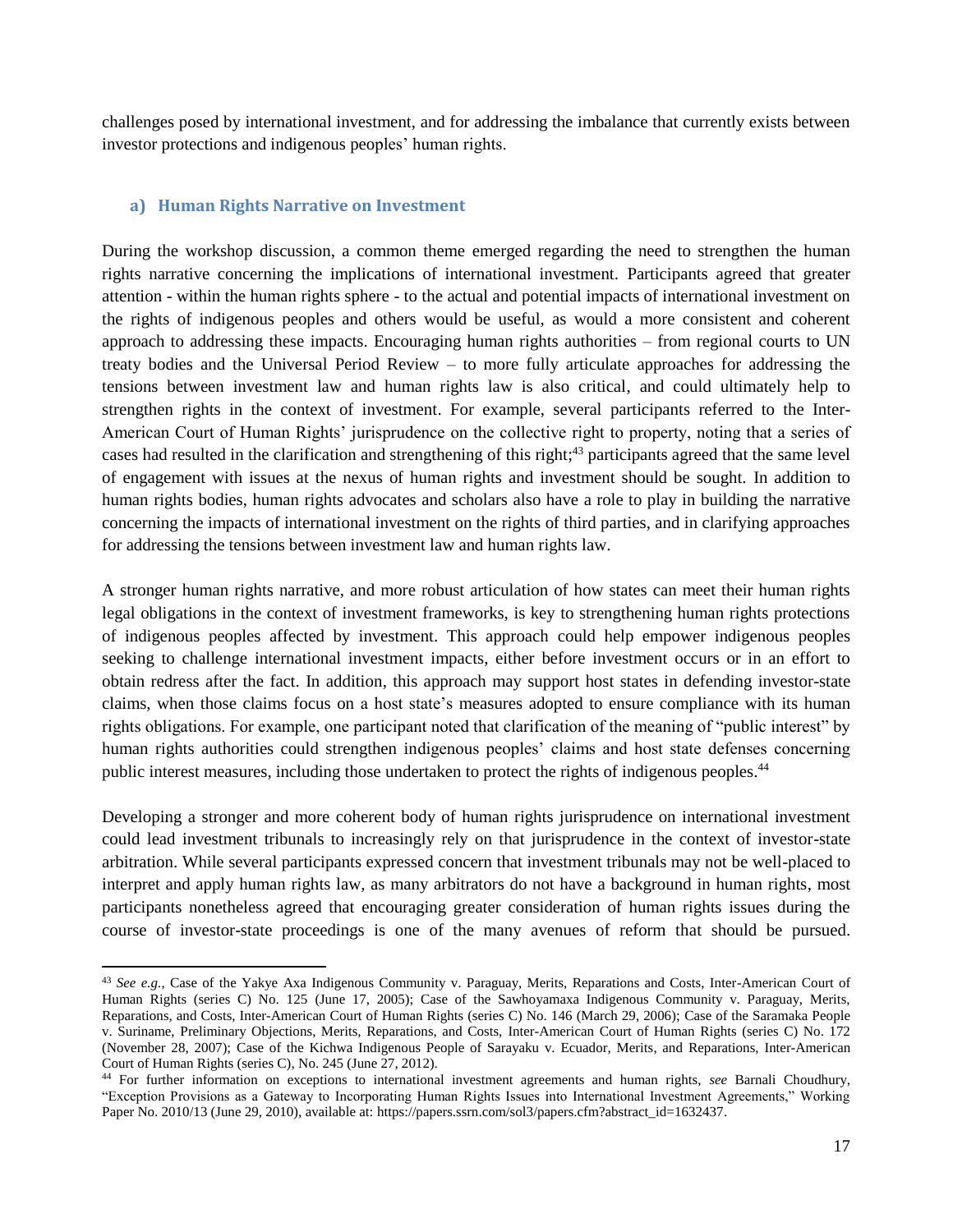Strengthening human rights authorities' understanding of human rights and investment could thus constitute an important means of providing guidance on how human rights law should be applied in investor-state proceedings.

#### <span id="page-17-0"></span>**b) Enforcement Mechanisms**

An issue that featured prominently throughout the discussion was the need for stronger enforcement of human rights and access to more effective remedies for indigenous peoples and other third parties affected by investment. Returning to the asymmetry between respective enforcement mechanisms under human rights and investment law, several participants flagged differences in both access and enforcement. For example, exhaustion of local remedies is in most cases not required by investment agreements: investors can thus bypass domestic courts and bring their claims directly before investment tribunals.<sup>45</sup> By contrast, exhaustion of local remedies is required in most cases before claims can be brought in human rights fora. In addition, the enforcement of determinations rendered by human rights tribunals and authorities often depends on political action;<sup>46</sup> by contrast, decisions rendered by investment tribunals are easily enforceable.<sup>47</sup> In situations where competing determinations are or could be rendered by investment and human rights authorities, some participants thus argued that the former would be likely to prevail over the latter, given the strength of enforcement mechanisms established under international investment law.

Ensuring access to equally effective remedies thus emerged from the discussion as a crucial priority for strengthening the human rights regime. Participants agreed that remedies provided to human rights petitioners need not be identical to those provided to investors in the investment regime. Financial compensation, for example, which is the remedy most often granted by investment tribunals, is generally not sufficient to fully address human rights violations. Providing greater equity in remedies under the two systems is thus more a matter of access and effectiveness.

In addition to improvements within regional and international fora, participants also stressed the importance of strengthening protection of human rights at the domestic level through remedies available in both host and home states.

#### <span id="page-17-1"></span>**c) Home State Obligations and Measures**

Many participants called for home states to play a more significant role in addressing the negative implications of international investment for the rights of indigenous peoples and other third parties. Scholars and others have increasingly argued that states have extra-territorial human rights obligations that extend

 $\overline{a}$ 

<sup>&</sup>lt;sup>45</sup> A 2012 OECD study found that only 8% of a sample selection of 1,660 international investment agreements required investors to exhaust local remedies prior to bringing a claim before an international investment tribunal. *See* David Gaukrodger and Kathryn Gordon, "Investor-State Dispute Settlement: A Scoping Paper for the Investment Policy Community," OECD Working Paper on International Investment No. 2012/3 (2012), at 15.

<sup>46</sup> In the context of discussing this point, participants pointed to the Inter-American Court of Human Rights' ruling in the Yakye Axa case (n 43), noting that little has been done to implement the decision in that case.

<sup>47</sup> *See* note 14 above.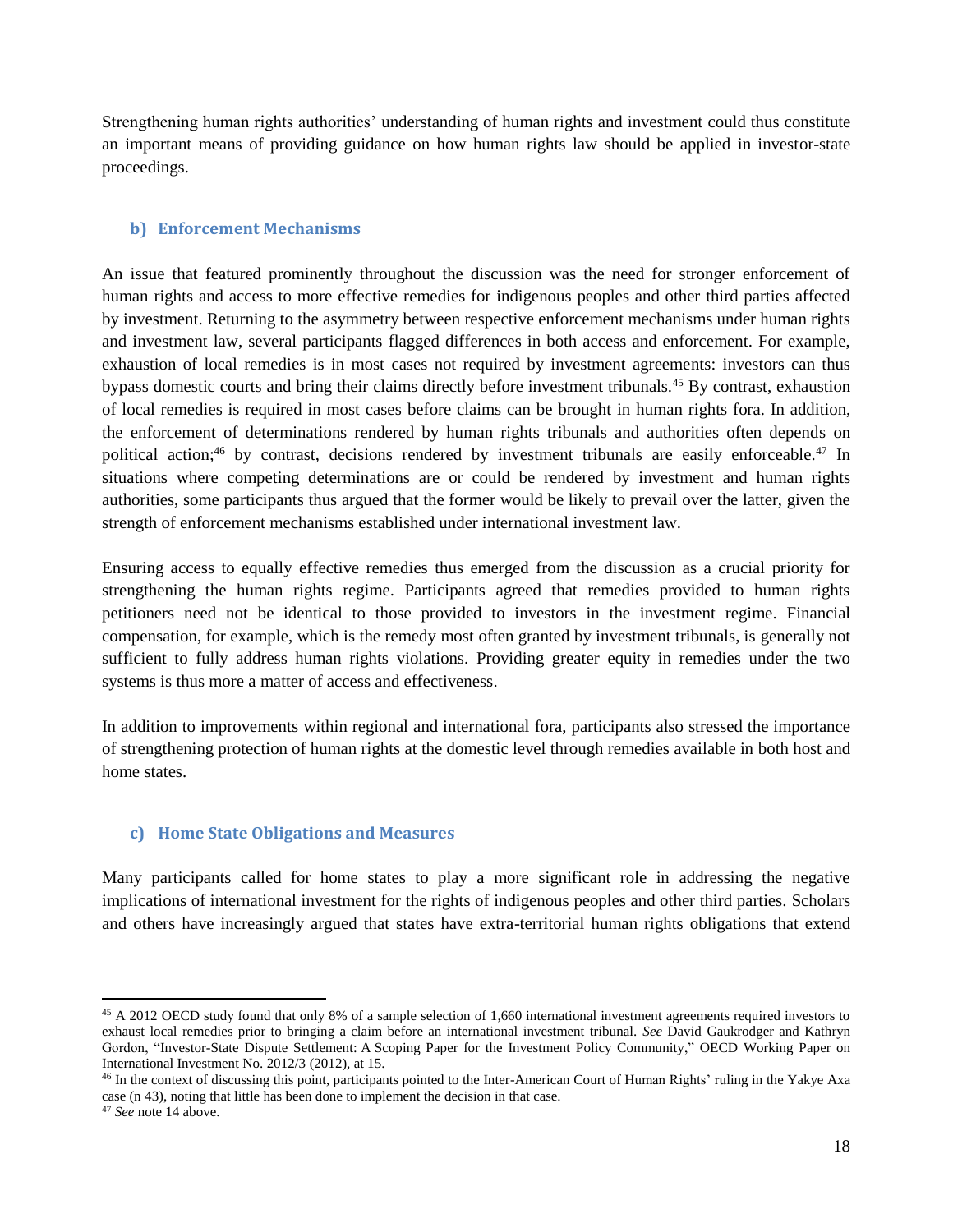beyond their own borders.<sup>48</sup> Most participants agreed that home states should enact or strengthen domestic laws regulating outward investment in order to comply with their extra-territorial rights obligations.<sup>49</sup>

Setting aside questions of whether states have binding extra-territorial obligations, participants noted that there are various measures that home states can take to promote rights-compliant outward investment. Home states, for example, should make support for outward investment contingent on compliance with guidelines on responsible investment; as one participant suggested, home states could require investors to comply with the OECD Guidelines for Multinational Enterprises and the UN Guiding Principles on Business and Human Rights. Home states' development finance institutions should also impose such requirements on investors benefiting from project financing.

Home states can also take action with respect to the international investment agreements they sign, as well as the disputes that arise under them. One participant, for example, noted that home states seeking to protect outward investment through new agreements should not, for example, seek to make bilateral aid contingent on the conclusion of such agreements, if those agreements might undermine the rights of indigenous peoples and other third parties. Another participant suggested that home states could screen and approve investorstate claims before they are brought before investment tribunals. Adding this "filter" mechanism would allow home states to play a greater role in curbing disputes that challenge host state measures adopted to comply with their human rights obligations.

#### <span id="page-18-0"></span>**d) Human Rights Obligations of Investors**

 $\overline{a}$ 

Apart from including investor obligations in international investment agreements, as was discussed above in Section 1(b)(ii), participants also discussed the establishment of binding human rights obligations for investors through other mechanisms. This could help to address some of the concerning implications of the unique status afforded to foreign investors under international law, whereby they receive a privileged level of protection without attracting a commensurate level of obligation. One participant made reference to the discussions of the Inter-Governmental Working Group on Transnational Corporations and other Business Enterprises, which had recently held its second session on a binding treaty concerning the obligations of transnational corporations.<sup>50</sup> Most participants agreed that the conclusion of such a treaty could be an important component of strengthening the human rights regime and re-balancing the current approach to investor protection under international law. However, several participants cautioned that other reform efforts should be pursued in parallel, given the nascent and political nature of negotiations.

<sup>48</sup> For a discussion of home state obligations and measures in the context of land-based investment, *see* Kaitlin Y. Cordes and Anna Bulman, "Corporate Agricultural Investment and the Right to Food: Addressing Disparate Protections and Promoting Rights-Consistent Outcomes," 20 UCLA Journal of International Law & Foreign Affairs 87 (2016), 87-161, at 154-162.

<sup>49</sup> For a discussion of home country measures enacted by states, *see e.g.,* Lise Johnson, Sophie Thomashausen, and Kaitlin Y. Cordes, "Raising the Bar: Home Country Efforts to Regulate Investment for Sustainable Development," Ninth Annual Columbia International Investment Conference Background Note (November, 2014), available at: http://ccsi.columbia.edu/files/2014/01/CIIC-Background-Paper-Nov-6.pdf; CCSI, A4ID and Herbert Smith Freehills, "Home Country Measures Taxonomy: Examples of Home Country Measuresto Regulate the Overseas Activities of Individuals and Corporations," (November, 2014), available at: http://ccsi.columbia.edu/files/2014/01/CCSI-Taxonomy-\_-Nov-10.pdf.

<sup>&</sup>lt;sup>50</sup> For further information on the second session of the Inter-Governmental Working Group on Transnational Corporations and other Business Enterprises (held October 24-28, 2016), *see*: http://www.ohchr.org/EN/HRBodies/HRC/WGTransCorp/Session2/Pages/Session2.aspx.